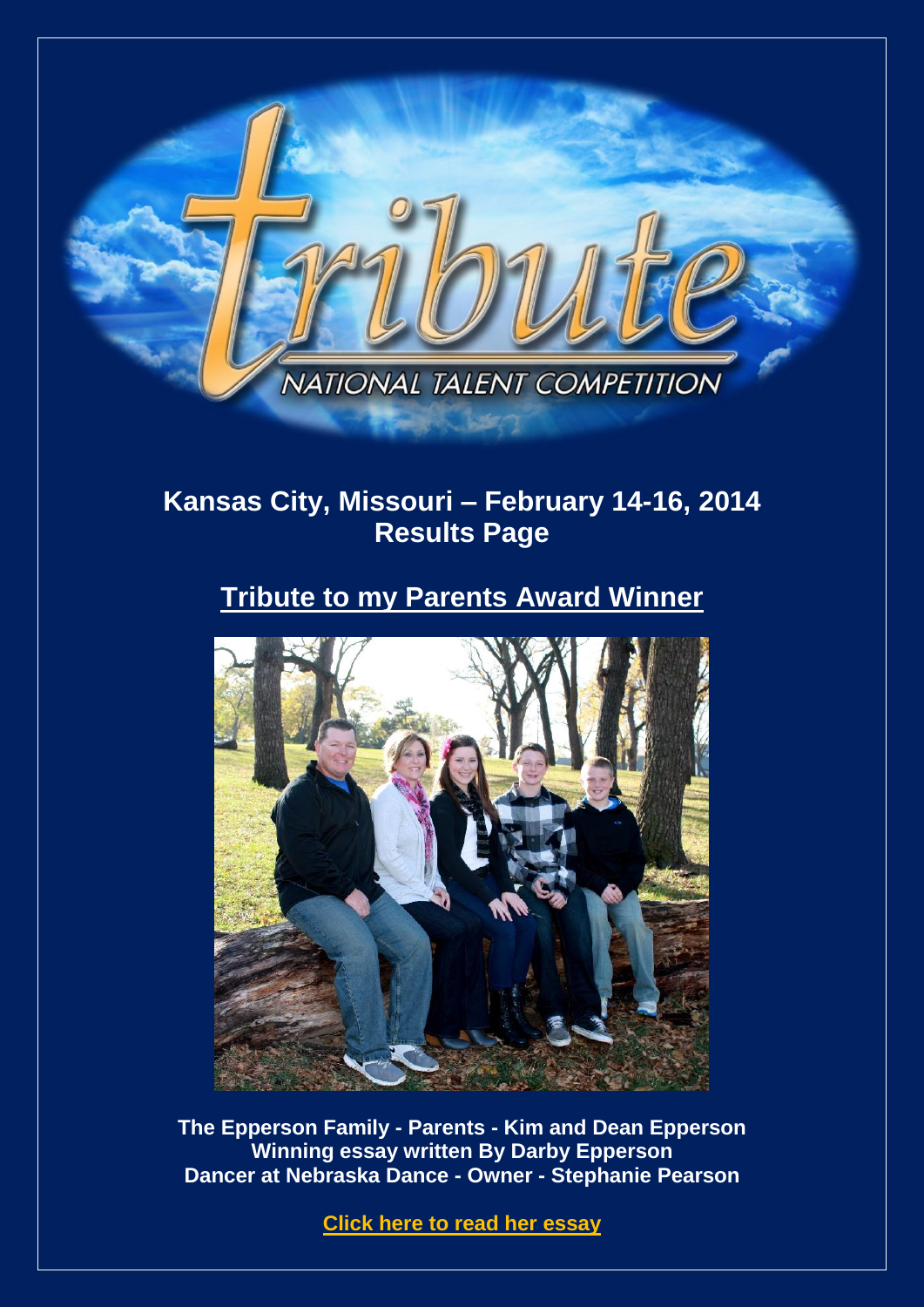# **Sportsmanship Award**

**Nebraska Dance – Owner – Stephanie Pearson**

## **Friday, February 14, 2014**

## **Teen Solo Honor Level**

**1st Place - Abby Sutton - Jazz - PowerHouse 2nd Place - Olivia Augustine - Jazz - PowerHouse 3rd Place - Gracie Ray - Musical Theater - Turning Pointe Dance Academy 4th Place - Lexi Puett - Musical Theater - Turning Pointe Dance Academy 5th Place - Jayden Stallworth - Musical Theater - Turning Pointe Dance Academy 6th Place - Corryn Darnell - Lyrical - Turning Pointe Dance Academy Teen Solo Supreme Level 1st Place - Katie Rhodus - Jazz - Priscilla and Dana's S/D 2nd Place - Annie Riffel - Modern - Priscilla and Dana's S/D 3rd Place - Sarah Waller - Jazz - Priscilla and Dana's S/D 4th Place - Kelsey Meinholdt - Contemporary - PowerHouse 5th Place - Alexa Turano - Modern - Priscilla and Dana's S/D 6th Place - Ally Miller - Modern - Priscilla and Dana's S/D 7th Place - Annie Pottios - Jazz - Priscilla and Dana's S/D 8th Place - Lexi Wegner - Lyrical - PowerHouse 9th Place - Morgan Herman - Jazz - Priscilla and Dana's S/D 10th Place - Hannah Dehn - Lyrical - Nebraska Dance Honor Level Special Awards Miss Tribute 2nd Runner Up (Teen) Abby Sutton - PowerHouse Miss Tribute 1st Runner Up (Teen) Jayden Stallworth - Turning Pointe Dance Academy Miss Tribute Winner (Teen) Gracie Ray - Turning Pointe Dance Academy Costume 2nd Runner Up (Teen) Olivia Augustine - PowerHouse Costume 1st Runner Up (Teen) Jayden Stallworth - Turning Pointe Dance Academy**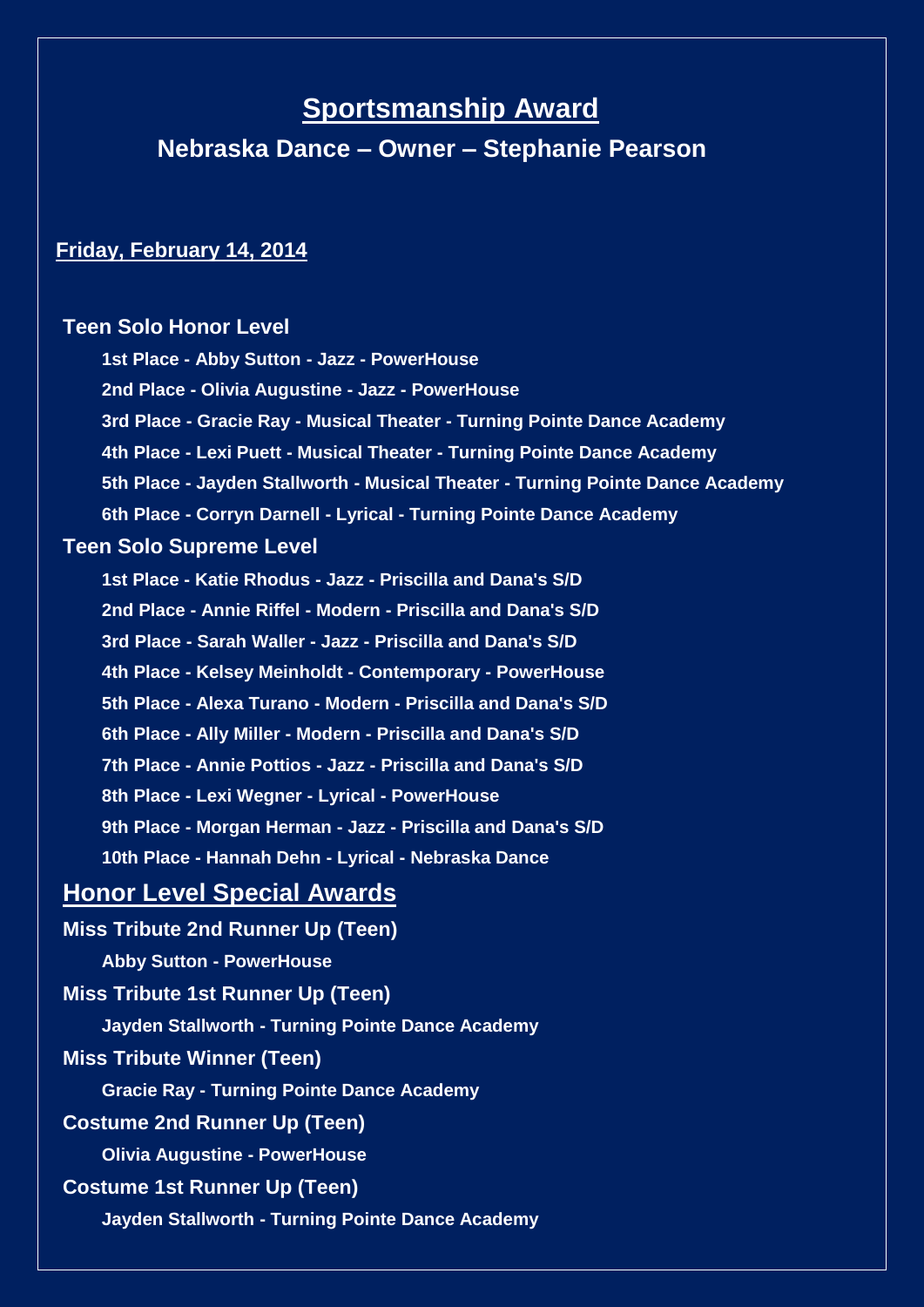**Costume Winner (Teen) Abby Sutton - PowerHouse Supreme Level Special Awards Mr. Tribute Winner (Teen) Alec Brown - Nebraska Dance Miss Tribute 2nd Runner Up (Teen) Kelsey Meinholdt - PowerHouse Miss Tribute 1st Runner Up (Teen) Katie Rhodus - Priscilla and Dana's S/D Miss Tribute Winner (Teen) Annie Riffel - Priscilla and Dana's S/D Costume 2nd Runner Up (Teen) Hannah Dehn - Nebraska Dance Costume 1st Runner Up (Teen) Courtney Rowe - Priscilla and Dana's S/D Costume Winner (Teen) Morgan Herman - Priscilla and Dana's S/D Senior Solo Honor Level 1st Place - Tori Turner - Open - Turning Pointe Dance Academy Senior Solo Supreme Level 1st Place - Aliza Russell - Modern - Priscilla and Dana's S/D 2nd Place - Kelcey Wetterberg - Jazz - Nebraska Dance 3rd Place - Trystan Brown - Modern - Priscilla and Dana's S/D 4th Place - Becca Hopkins - Modern - Priscilla and Dana's S/D 5th Place - Mariah Rollwagen - Jazz - PowerHouse 6th Place - Sophia Hall - Modern - Priscilla and Dana's S/D 7th Place - Emily Stephenson - Lyrical - Nebraska Dance**

**8th Place - Natalie Wolfe - Lyrical - Nebraska Dance**

**9th Place - Kevin Murakami - Contemporary - Jody Phillips Dance Company**

**10th Place - Elise Nill - Modern - Priscilla and Dana's S/D**

## **Honor Level Special Awards**

**Miss Tribute Winner (Senior)**

**Tori Turner - Turning Pointe Dance Academy**

**Costume Winner (Senior)**

**Tori Turner - Turning Pointe Dance Academy**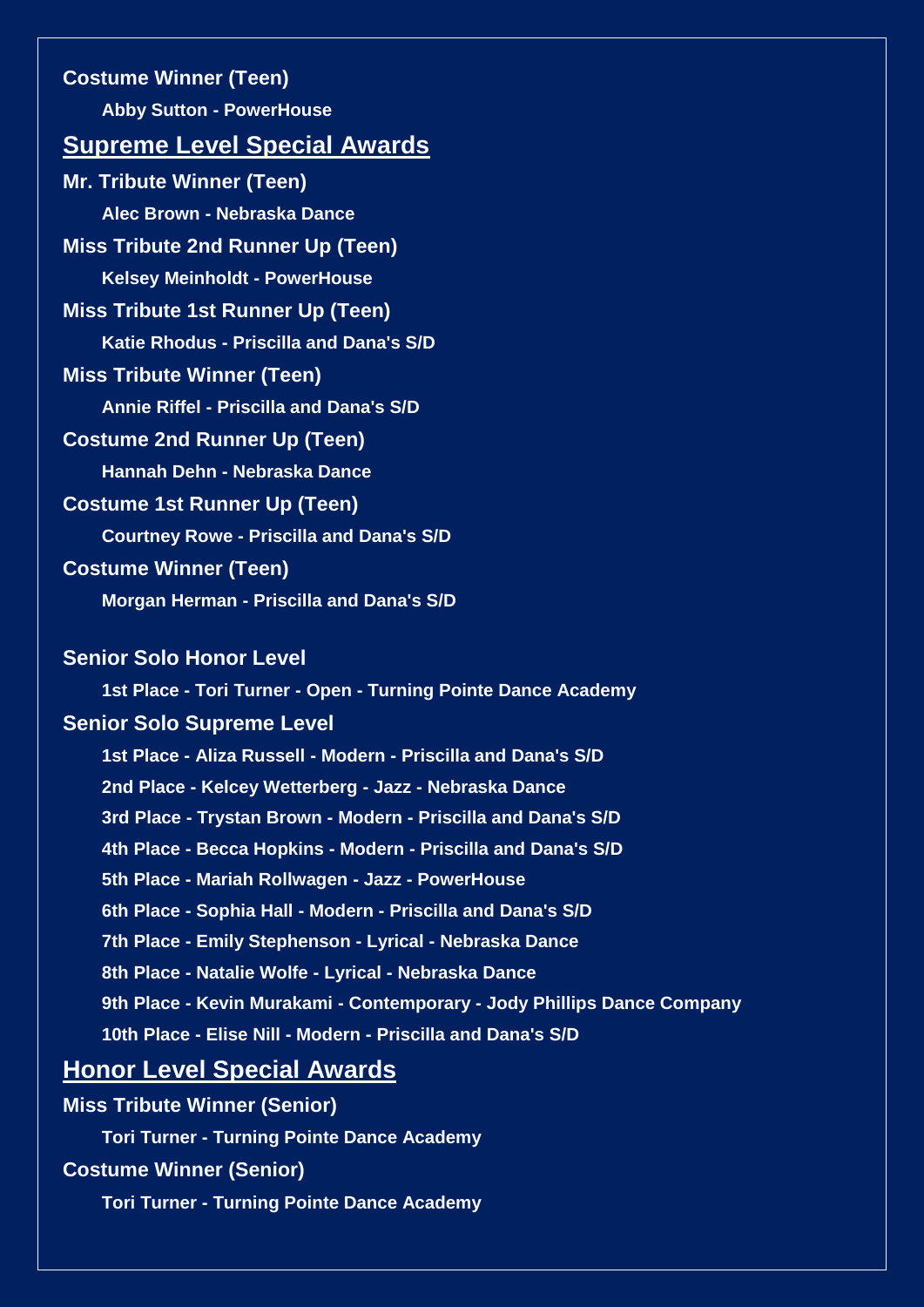## **Supreme Level Special Awards**

**Mr. Tribute 2nd Runner Up (Senior) Kevin Murakami - Jody Phillips Dance Company Mr. Tribute 1st Runner Up (Senior) Will Mallett - Nebraska Dance Mr. Tribute Winner (Senior) Alex Gicinto - Priscilla and Dana's S/D Miss Tribute 2nd Runner Up (Senior) Becca Hopkins - Priscilla and Dana's S/D Miss Tribute 1st Runner Up (Senior) Kelcey Wetterberg - Nebraska Dance Miss Tribute Winner (Senior) Aliza Russell - Priscilla and Dana's S/D Costume 2nd Runner Up (Senior) Hannah Doherty - Priscilla and Dana's S/D Costume 1st Runner Up (Senior) Carley Fine - PowerHouse Costume Winner (Senior) Lauren Lund - Nebraska Dance**

## **Saturday, February 15, 2014**

| <b>Petite Solo Honor Level</b>                                         |
|------------------------------------------------------------------------|
| 1st Place - Kaylee Meinholdt - Jazz - PowerHouse                       |
| 2nd Place - Caroline Overman - Jazz - PowerHouse                       |
| 3rd Place - Payton Schwendemann - Jazz - PowerHouse                    |
| 4th Place - Isac Melendez - Jazz - PowerHouse                          |
| <b>Petite Solo Supreme Level</b>                                       |
| 1st Place - Halle Wampler - Musical Theater - Priscilla and Dana's S/D |
| 2nd Place - Isabella Cascone - Jazz - Priscilla and Dana's S/D         |
| 3rd Place - Kamdyn Wedel - Open - PowerHouse                           |
| 4th Place - Giuliana Siraguso - Jazz - Priscilla and Dana's S/D        |
| 5th Place - Allison Cooper - Jazz - Priscilla and Dana's S/D           |
| 6th Place - Annalise Wagner - Jazz - Priscilla and Dana's S/D          |
| 7th Place - Sofia Berman - Jazz - Priscilla and Dana's S/D             |
| 8th Place - Avery Hastings - Jazz - Priscilla and Dana's S/D           |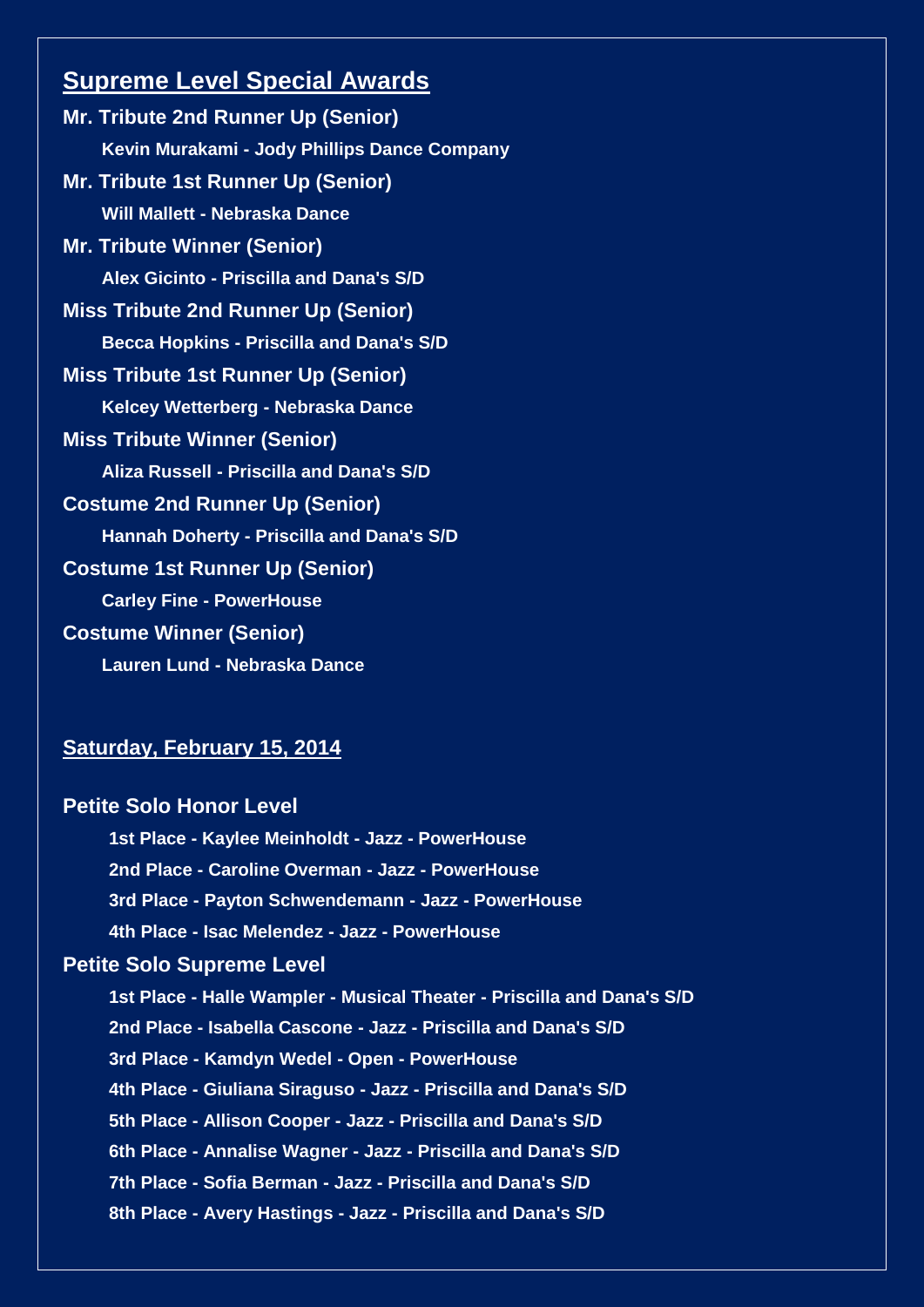**9th Place - Kaelyn Bellach - Jazz - Priscilla and Dana's S/D 10th Place - Bronwynn Enright - Jazz - PowerHouse**

## **Honor Level Special Awards**

**Mr. Tribute Winner (Petite) Isac Melendez - PowerHouse Miss Tribute 2nd Runner Up (Petite) Caroline Overman - PowerHouse Miss Tribute 1st Runner Up (Petite) Payton Schwendemann - PowerHouse Miss Tribute Winner (Petite) Kaylee Meinholdt - PowerHouse Costume 2nd Runner Up (Petite) Payton Schwendemann - PowerHouse Costume 1st Runner Up (Petite) Kaylee Meinholdt - PowerHouse Costume Winner (Petite) Caroline Overman - PowerHouse Supreme Level Special Awards Miss Tribute 2nd Runner Up (Petite) Sofia Berman - Priscilla and Dana's S/D Miss Tribute 1st Runner Up (Petite) Kamdyn Wedel - PowerHouse Miss Tribute Winner (Petite) Halle Wampler - Priscilla and Dana's S/D Costume 2nd Runner Up (Petite) Ava Rose Guastello - Priscilla and Dana's S/D Costume 1st Runner Up (Petite) Giuliana Siraguso - Priscilla and Dana's S/D Costume Winner (Petite) Eva Hurtig - Priscilla and Dana's S/D**

## **Petite Duet/Trios Honor Level**

**1st Place - SUPERSONIC - Hip Hop - PowerHouse** Brooke Askren, Kendyl Floyd, Sophie Herman **2nd Place - WASH THAT MAN - Jazz - PowerHouse**

Caroline Overman, Kaylee Meinholdt, Payton Schwendemann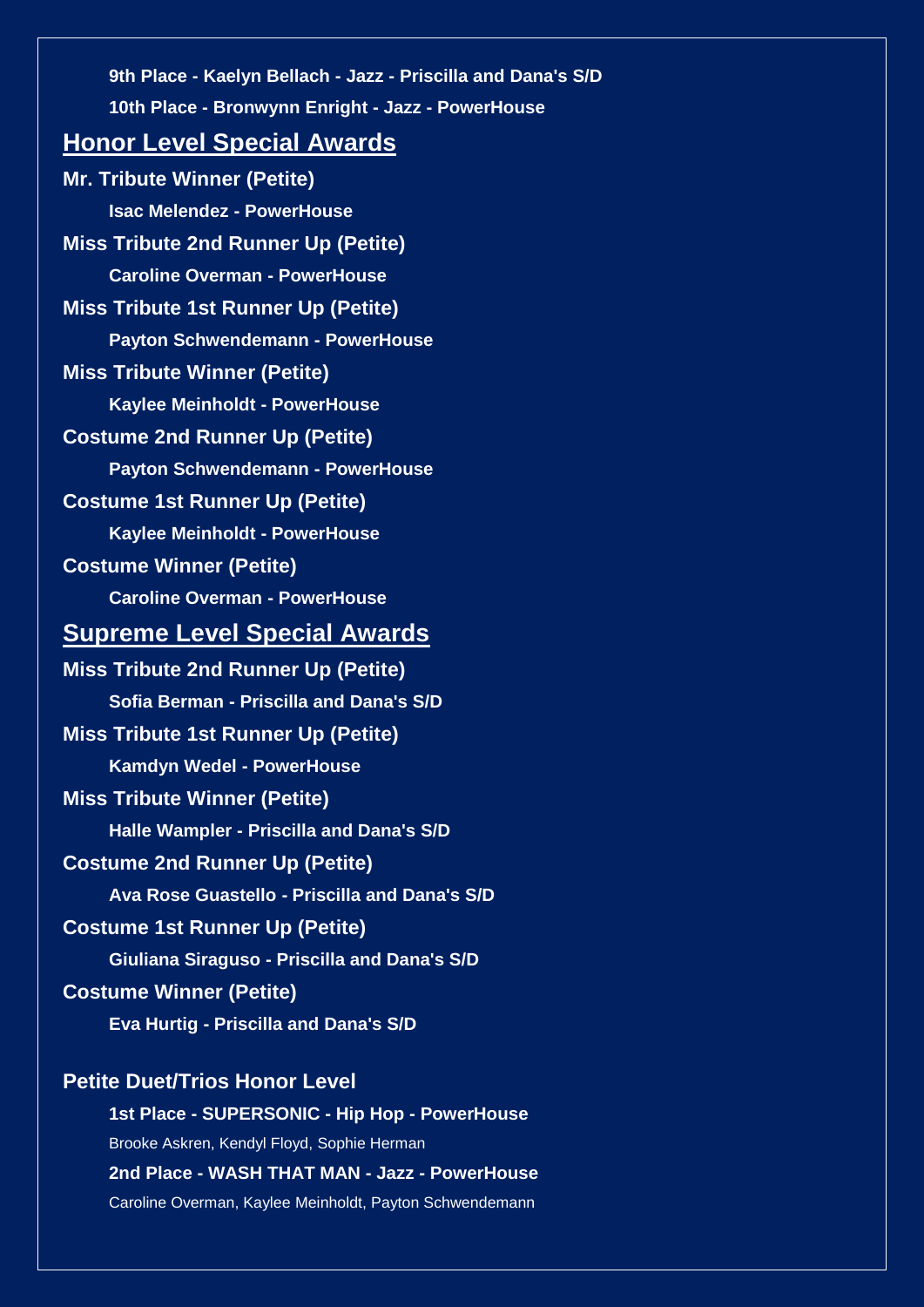# **3rd Place - SHE THINKS MY TRACTORS SEXY - Open - Turning Pointe Dance Academy** Tre Chen, Trinaty Chen **4th Place - GEORGIA PEACHES - Open - Turning Pointe Dance Academy** Emily Bledsoe, Jasey Bell **5th Place - ROCK-A-HULA - Open - PowerHouse** Isac Melendez, Payton Schwendemann, Peyton Peeke **Petite Duet/Trios Supreme Level 1st Place - PYT - Open - PowerHouse** Bronwynn Enright, Kamdyn Wedel **2nd Place - RUN THE WORLD - Open - Priscilla and Dana's S/D** Brooklyn Funk, Carleigh Schumacher, Kailey Sulzer **3rd Place - WORK - Jazz - Priscilla and Dana's S/D** Annalise Wagner, Preslie Wampler **4th Place - SUPER BEAUTIFUL - Jazz - Priscilla and Dana's S/D** Halle Wampler, Kate May **5th Place - WE SHARE EVERYTHING - Musical Theater - Priscilla and Dana's S/D** Avery Hastings, Lillia Thomson **6th Place - THE COMPANY JUMPS - Jazz - Priscilla and Dana's S/D** Riley Elliott, Sofia Berman **7th Place - BURN - Jazz - Priscilla and Dana's S/D** Ava Hunt, Riley Willis **8th Place - WORK ME DOWN - Jazz - Priscilla and Dana's S/D** Carleigh Schumacher, Kailey Sulzer **9th Place - MOVE IT SHAKE IT - Jazz - PowerHouse** Bronwynn Enright, Brooke Mason, Kamdyn Wedel **10th Place - NAME GAME - Open - Priscilla and Dana's S/D** Ella Eveler, Isabella Mandacina, Madysen Moore **Petite Small Group/Small Group Extended Honor Level 1st Place - BAD ROMANCE - Jazz - PowerHouse** Ava Curbow, Brooke Askren, Caroline Overman, Kaylee Meinholdt, Kaylei Wiedenmann, Maddie McCool, Payton Schwendemann, Renee Steinle **2nd Place - IMAGINE - Lyrical - PowerHouse** Ava Curbow, Caroline Overman, Kaylee Meinholdt, Maddie McCool, Payton Schwendemann **3rd Place - BOOTYLICIOUS - Hip Hop - PowerHouse**

Caroline Overman, Renee Steinle, Seville Skinner, Sophia Estes, Sydney Willard

#### **4th Place - SEA CRUISE - Open - PowerHouse**

Charley Cruse, Grace Taylor, Isac Melendez, Payton Schwendemann, Peyton Peeke, Sydney Willard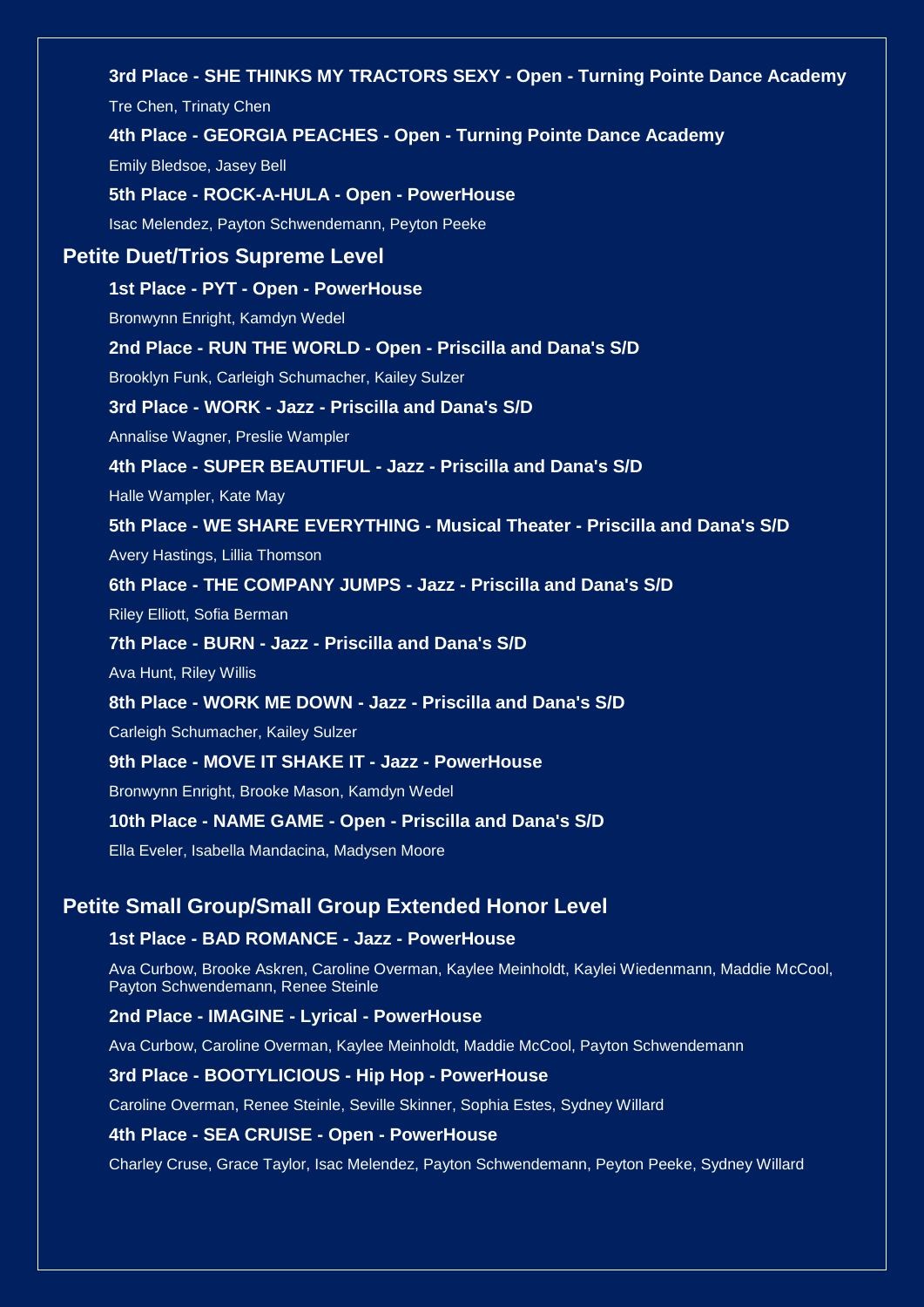## **Petite Small Group/Small Group Extended Supreme Level**

#### **1st Place - HER MAJESTY - Jazz - Priscilla and Dana's S/D**

Brooklyn Funk, Ella Thowe, Halle Wampler, Isabella Cascone, Kate May, Sofia Cascone

#### **2nd Place - WHAT I WAS BORN TO DO - Musical Theater - PowerHouse**

Brooke Mason, Chloe Shaw, Kamdyn Wedel, Kaylee Meinholdt, Kaylei Wiedenmann, Kendyl Floyd, Maddie McCool, Paige Totzke

#### **3rd Place - SMASH - Jazz - PowerHouse**

Bronwynn Enright, Brooke Mason, Chloe Shaw, Jenna Haase, Kamdyn Wedel

#### **4th Place - FUNKY MONKEY - Jazz - Priscilla and Dana's S/D**

Annalise Wagner, Brynlee Justice, Kaelyn Bellach, Preslie Wampler, Sara Pfannenstiel

#### **5th Place - ACES SHUFFLE - Tap - Priscilla and Dana's S/D**

Ella Thowe, Isabella Cascone, Riley Elliott, Sofia Cascone

#### **6th Place - CRANK IT UP - Tap - Priscilla and Dana's S/D**

Allison Cooper, Brooklyn Funk, Carleigh Schumacher, Halle Wampler, Kailey Sulzer, Kate May, Katelyn Turner, Lily Aldenderfer, Sofia Berman

#### **7th Place - COVER GIRL - Open - PowerHouse**

Bronwynn Enright, Kamdyn Wedel, Kaylee Meinholdt, Kaylei Wiedenmann

#### **8th Place - TUTTI FRUITTI - Tap - Priscilla and Dana's S/D**

Amiyah Torres, Annalise Wagner, Ava Rose Guastello, Avery Hastings, Avery Peterson, Chloe Tomney, Kaelyn Bellach, Lillia Thomson, Riley Willis

### **9th Place - SAFE AND SOUND - Modern - Priscilla and Dana's S/D**

August Green, Brooklyn Funk, Isabella Cascone, Kailey Sulzer, Makenzie Smith, Payton Elliott, Riley Elliott

#### **10th Place - YOU RAISE ME UP - Lyrical - PowerHouse**

Ava Curbow, Bronwynn Enright, Brooke Mason, Chloe Shaw, Kamdyn Wedel, Kaylee Meinholdt, Kaylei Wiedenmann, Kendyl Floyd, Renee Steinle

## **Honor Level Special Awards**

#### **Choreography Award (Petite)**

**Jazz Small Group - BAD ROMANCE - PowerHouse - Carrie Schmidt Schwendemann**

## **Supreme Level Special Awards**

#### **Choreography Award (Petite)**

**Musical Theater Small Group - WHAT I WAS BORN TO DO - PowerHouse - Carrie Schmidt Schwendemann**

## **Junior Solo Honor Level**

**1st Place - Paige Totzke - Jazz - PowerHouse**

**2nd Place - Cailyn Revel - Tap - PowerHouse**

**3rd Place - Emily Bledsoe - Open - Turning Pointe Dance Academy**

**4th Place - Hadlyn Snipes - Acro/Gym - Turning Pointe Dance Academy**

**5th Place - Anna Richey - Musical Theater - Turning Pointe Dance Academy**

**6th Place - Kenzy Phillips - Musical Theater - Turning Pointe Dance Academy**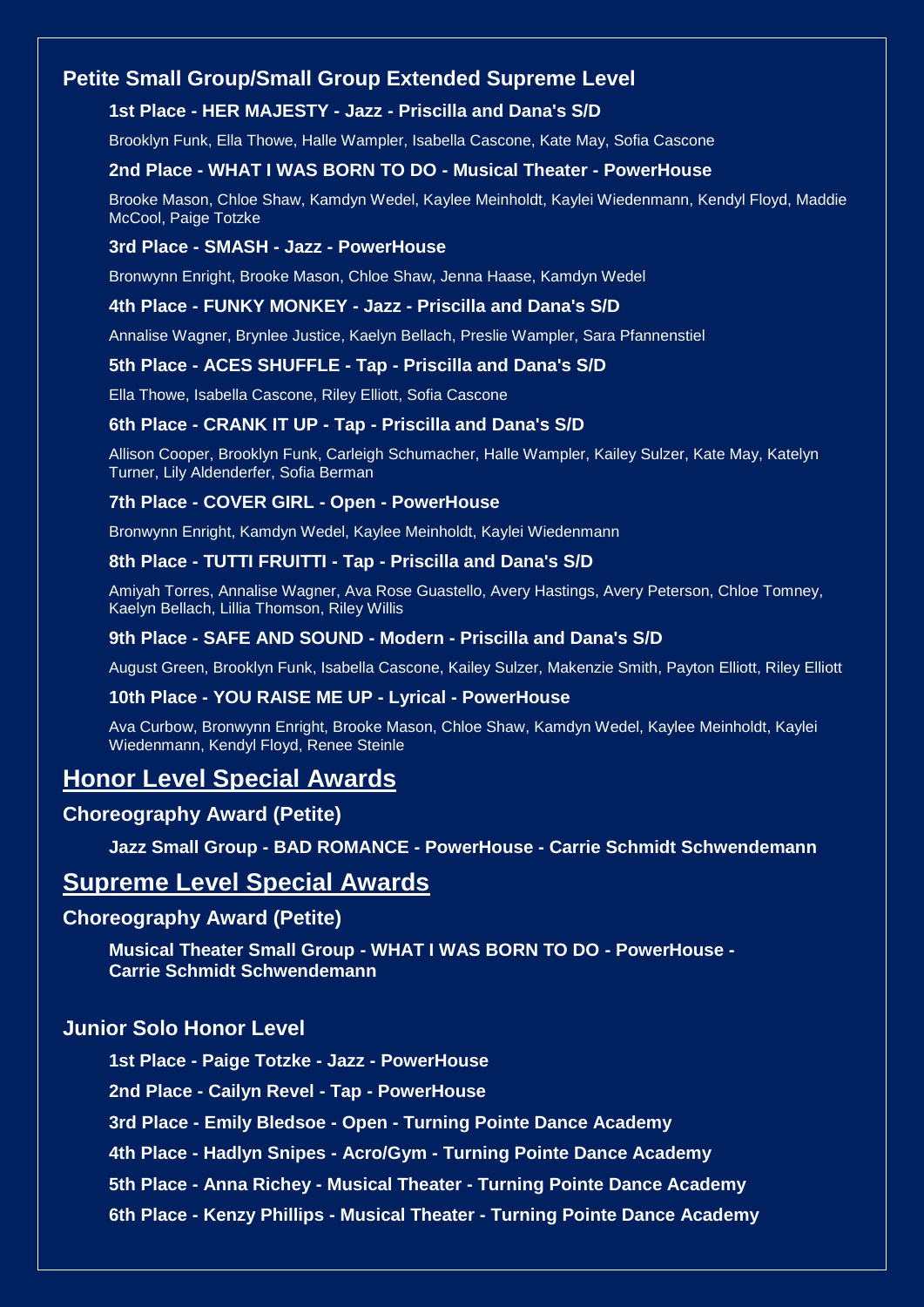**7th Place - Kate Sutton - Jazz - PowerHouse 8th Place - Aebra Parker - Open - Turning Pointe Dance Academy Junior Solo Supreme Level 1st Place - Sam Amey - Jazz - Priscilla and Dana's S/D 2nd Place - Keegan Ward - Modern - Priscilla and Dana's S/D 3rd Place - Hannah Honn - Musical Theater - Priscilla and Dana's S/D 4th Place - Chloe Shaw - Open - PowerHouse 5th Place - Ella Thowe - Modern - Priscilla and Dana's S/D 6th Place - Sophia Turano - Modern - Priscilla and Dana's S/D 7th Place - Jenna Haase - Jazz - PowerHouse 8th Place - Sofia Cascone - Modern - Priscilla and Dana's S/D 9th Place - Rylie Parr - Tap - Priscilla and Dana's S/D 10th Place - Kathryn Layton - Jazz - Priscilla and Dana's S/D Honor Level Special Awards Miss Tribute 2nd Runner Up (Junior) Aebra Parker - Turning Pointe Dance Academy Miss Tribute 1st Runner Up (Junior) Emily Bledsoe - Turning Pointe Dance Academy Miss Tribute Winner (Junior) Paige Totzke - PowerHouse Costume 2nd Runner Up (Junior) Kate Sutton - PowerHouse Costume 1st Runner Up (Junior) Emily Bledsoe - Turning Pointe Dance Academy Costume Winner (Junior) Kenzy Phillips - Turning Pointe Dance Academy Supreme Level Special Awards Mr. Tribute Winner (Junior) Mikee Naegele - Nebraska Dance Miss Tribute 2nd Runner Up (Junior) Ella Thowe - Priscilla and Dana's S/D Miss Tribute 1st Runner Up (Junior) Chloe Shaw - PowerHouse Miss Tribute Winner (Junior)**

**Sam Amey - Priscilla and Dana's S/D**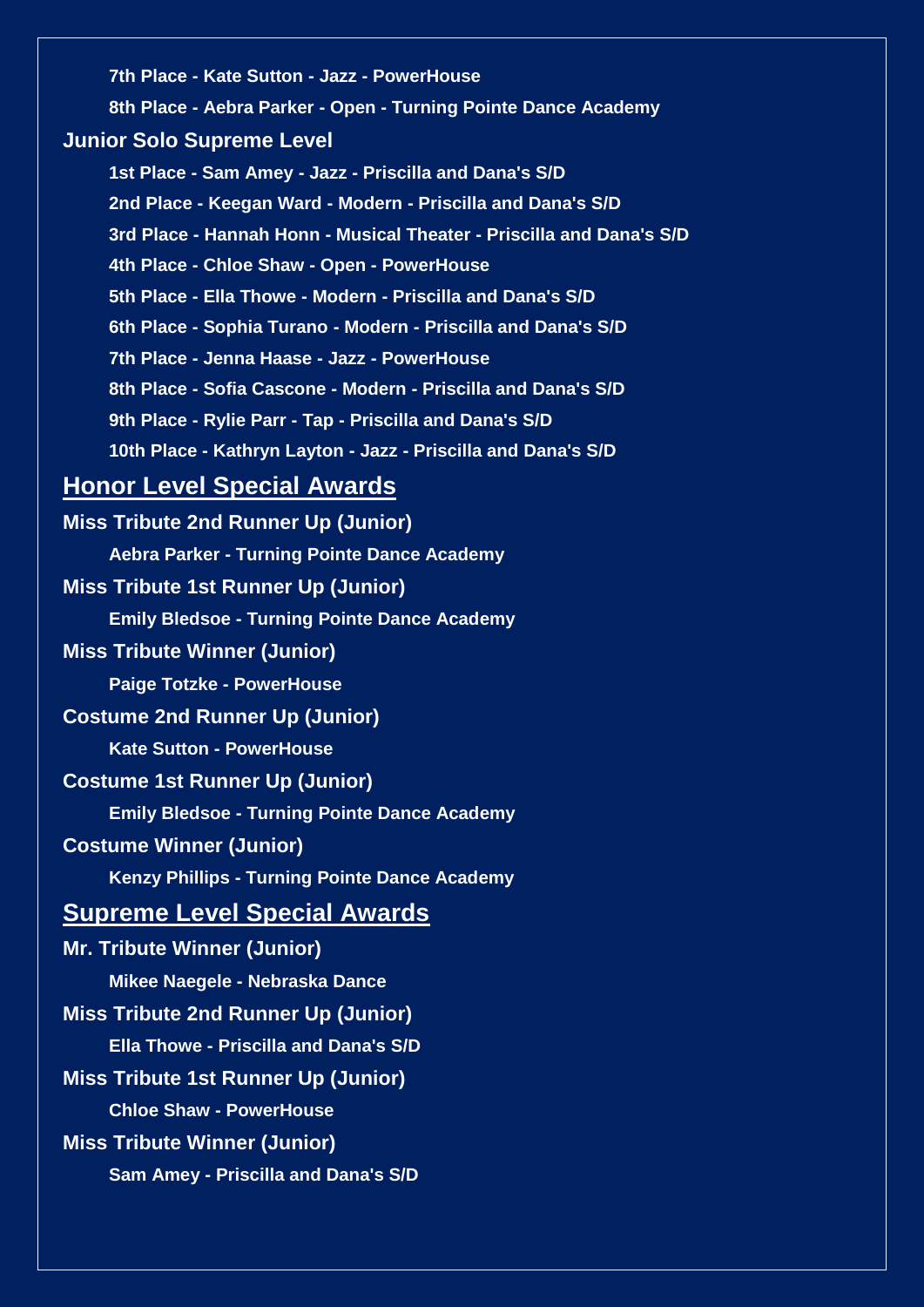**Costume 2nd Runner Up (Junior) Hannah Honn - Priscilla and Dana's S/D Costume 1st Runner Up (Junior) Kennedy Hughes - Nebraska Dance Costume Winner (Junior) Makenzie Smith - Priscilla and Dana's S/D Junior Duet/Trios Honor Level 1st Place - SWAGGER JAGGER - Open - Turning Pointe Dance Academy** Gracie Ray, Hadlyn Snipes **2nd Place - HOTT STUFF - Jazz - PowerHouse** Avery Hansford, Ella Lorfing, Hadley Skinner **3rd Place - DUMB AND DUMBER - Character - Turning Pointe Dance Academy** Emily Bledsoe, Kady Campbell **4th Place - SMILE - Jazz - Turning Pointe Dance Academy** Kady Campbell, Lexi Puett **5th Place - ARE YOU READY FOR A MIRACLE - Open - Turning Pointe Dance Academy** Alyissa Kleinsorge, Kenzy Phillips **6th Place - SWING BATTER BATTER - Open - Turning Pointe Dance Academy** Aebra Parker, Kyra Glore **7th Place - ROLLIN ON THE RIVER - Character - Turning Pointe Dance Academy** Alyissa Kleinsorge, Anna Richey, Hannah Ezzell **Junior Duet/Trios Supreme Level 1st Place - THE NATIONAL PAST TIME - Jazz - Priscilla and Dana's S/D** Annie Riffel, Hannah Honn, Sam Amey **2nd Place - LE JAZZ HOT - Jazz - Priscilla and Dana's S/D** Ella Thowe, Keegan Ward **3rd Place - PASSENGER TALENT SHOW - Musical Theater - Priscilla and Dana's S/D** Claire Franciskato, Hannah Honn, Macy Melton **4th Place - RICH MAN'S FRUG - Jazz - Priscilla and Dana's S/D** Isabella Cascone, Sofia Cascone **5th Place - THAT MAN - Open - PowerHouse** Chloe Shaw, Jenna Haase, Shalise Hannibal **6th Place - QUEEN BEE - Jazz - PowerHouse** Kaitlyn Rose, Olivia Mills, Taylor Fine **7th Place - ON MY BONES - Lyrical - PowerHouse** Carley Uhl, Elle Thomas, Kaitlyn Rose **8th Place - MONEY - Musical Theater - Priscilla and Dana's S/D** Carley Donnelly, Rylie Parr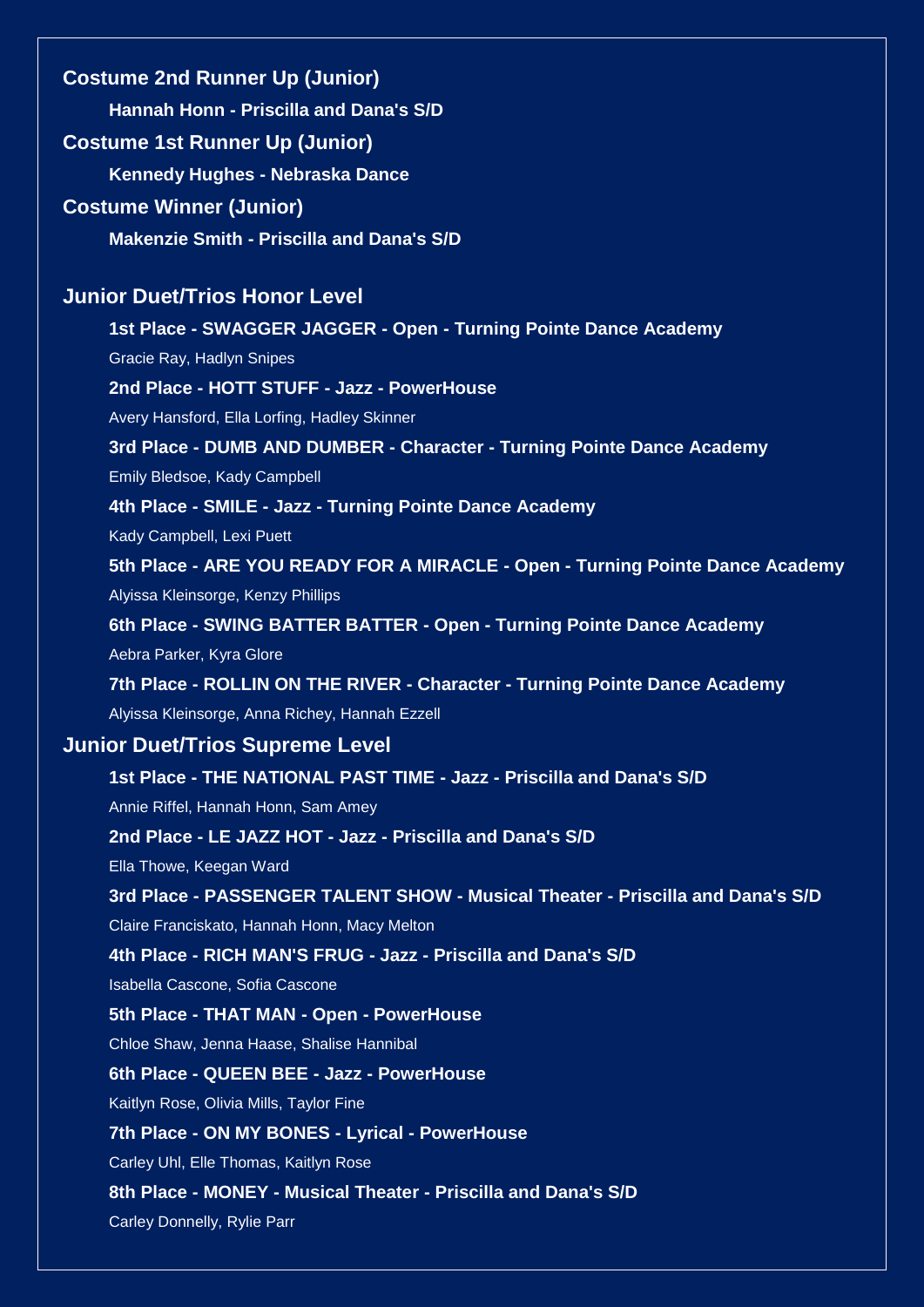#### **9th Place - TROUBLE - Musical Theater - PowerHouse**

Brooke Mason, Elle Thomas, Paige Totzke

#### **10th Place - RUMOR HAS IT - Jazz - Priscilla and Dana's S/D**

August Green, Jayle Whitebear

#### **Junior Small Group/Small Group Extended Honor Level**

#### **1st Place - MAN HUNT - Jazz - Jody Phillips Dance Company**

Conner Watts, Kaitlin Green, Kate Jehlik, Lauren Finke, Reagan Nowak

#### **2nd Place - MARINA GASOLINA - Tap - PowerHouse**

Abby Sutton, Allison Winker, Cailyn Revel, Hannah Spencer, Jenna Haase

#### **3rd Place - FAR FAR - Lyrical - PowerHouse**

Avery Hansford, Camryn Herman, Ella Lorfing, Hadley Skinner, Madeline Reynolds, Madelyn Autstin, Paige **Totzke** 

#### **4th Place - BUENOS AIRES - Musical Theater - PowerHouse**

Audrey Henson, Cailyn Revel, Camryn Herman, Ella Lorfing, Hadley Skinner, Jaiden Buckert, Kate Sutton, Madeline Reynolds, Shantel Horne

#### **5th Place - YOU DROPPED A BOMB ON ME - Tap - Jody Phillips Dance Company**

Conner Watts, Kaitlin Green, Kate Jehlik, Lauren Finke, Reagan Nowak

#### **6th Place - WHERE I AM - Open - PowerHouse**

Audrey Henson, Cassie Walsh, Jaiden Buckert, Kate Sutton, Madeline Reynolds, Shantel Horne

#### **7th Place - HIGHER - Musical Theater - Turning Pointe Dance Academy**

Emily Bledsoe, Gracie Ray, Hadlyn Snipes, Kady Campbell, Lexi Puett

#### **8th Place - ACCESSORIES - Jazz - PowerHouse**

Avery Hansford, Cailyn Revel, Hadley Skinner, Kate Sutton, Madeline Reynolds, Madelyn Autstin

#### **9th Place - WHITE TRASH WEDDING - Open - Turning Pointe Dance Academy**

Amber Davis, Emily Bledsoe, Gracie Ray, Hadlyn Snipes, Jayden Stallworth, Kady Campbell, Kenzy Phillips, Lexi Puett

#### **9th Place - LAND OF LOLA - Musical Theater - Turning Pointe Dance Academy**

Aebra Parker, Alyissa Kleinsorge, Anna Richey, Corryn Darnell, Jayden Stallworth, Kenzy Phillips, Kyra **Glore** 

#### **Junior Small Group/Small Group Extended Supreme Level**

#### **1st Place - GASOLINA - Jazz - Priscilla and Dana's S/D**

Annie Riffel, Claire Franciskato, Courtney Rowe, Hannah Honn, Keegan Ward, Macy Melton, Sam Amey

#### **2nd Place - SHADOW OF YOUR HEART - Modern - Priscilla and Dana's S/D**

Annie Riffel, Keegan Ward, Sam Amey, Sarah Waller, Sophia Turano

#### **3rd Place - TO BUILD A HOME - Contemporary - Priscilla and Dana's S/D**

Claire Franciskato, Ella Thowe, Hannah Honn, Macy Melton, Morgan Herman, Rylie Parr, Sofia Cascone

#### **4th Place - LET ME ENTERTAIN YOU - Musical Theater - Priscilla and Dana's S/D**

Carley Donnelly, Kinnedy May, Morgan Herman, Rylie Parr, Sarah Waller, Sophia Turano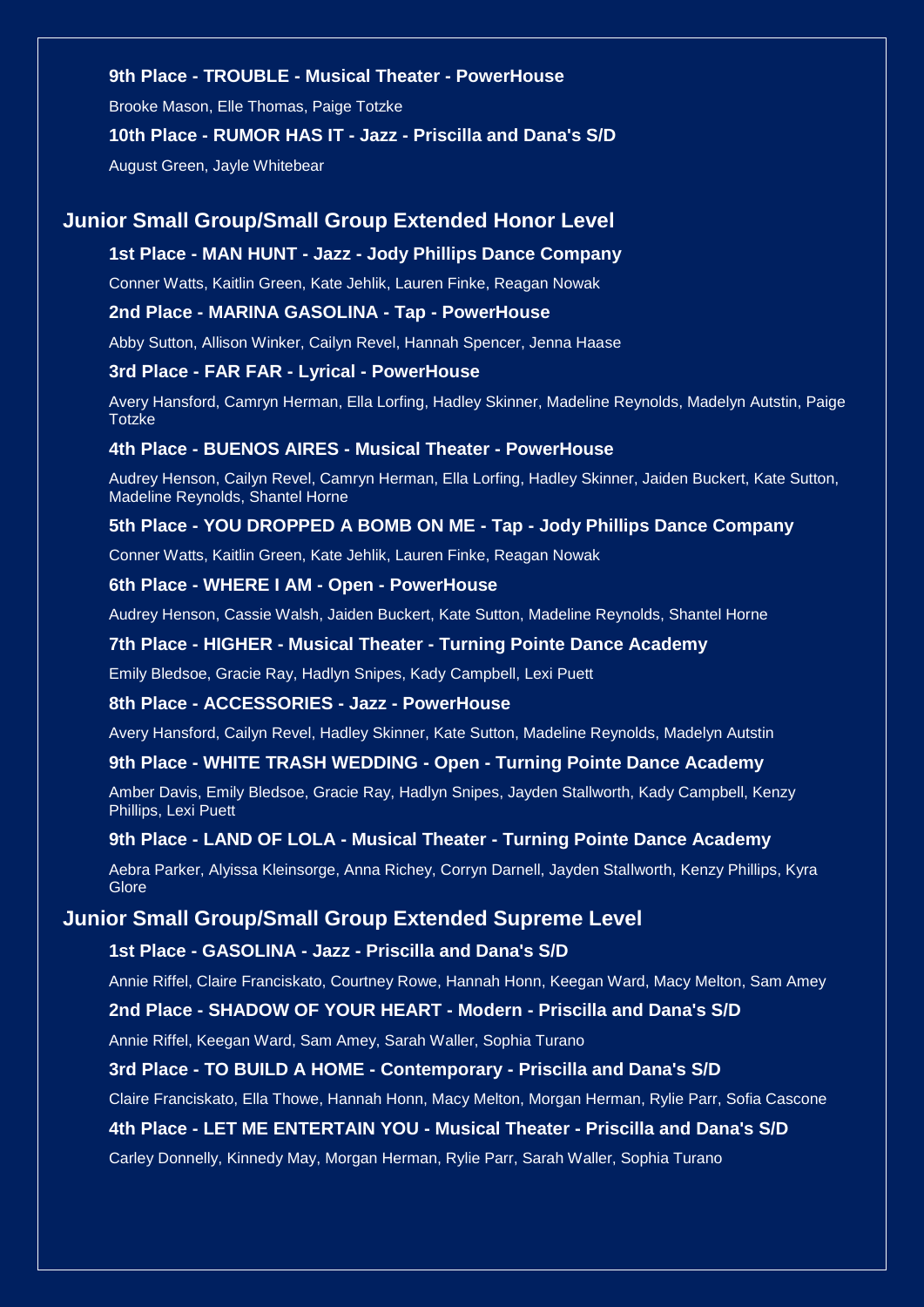#### **5th Place - ME AND MY GIRLS - Jazz - Nebraska Dance**

Ella Wieczorek, Jenna Grote, Kylie Hartung, Laura Tooley, Lilly Johanning, Mia Esparrago, Mia Wilson, Molly Johanning, Noell Hinsley

#### **6th Place - SWING - Tap - Nebraska Dance**

Alec Brown, Courtney Heider, Karolyn LaRose, Lauren Connaghan, Madeline Moats, Molly Johanning

#### **7th Place - BRAVE - Lyrical - PowerHouse**

Carley Uhl, Chloe Shaw, Kaitlyn Rose, Kelsey Meinholdt, Layne Steffen, McKenna Cain, Olivia Mills, Taylor Fine

#### **8th Place - BOM BOM - Jazz - PowerHouse**

Caroline Barker, Chloe Shaw, Jenna Haase, Kaitlyn Rose, Lexi Wegner, Olivia Mills, Shalise Hannibal, Taylor Fine

#### **9th Place - ARMS - Lyrical - Nebraska Dance**

Brooke Wilczewski, Ellie Fangman, Hannah Dehn, Jenna Grote, Karolyn LaRose, Madeline Moats, Madison Bezousek, Mia Wilson, Tatum Priest

#### **10th Place - EVERY HEART - Lyrical - Priscilla and Dana's S/D**

Annie Riffel, Carley Donnelly, Claire Franciskato, Ella Thowe, Hannah Honn, Keegan Ward, Macy Melton, Sam Amey, Sarah Waller

## **Honor Level Special Awards**

## **Choreography Award (Junior)**

**Jazz Small Group - MAN HUNT - Jody Phillips Dance Company – Lexi Glover**

## **Supreme Level Special Awards**

#### **Choreography Award (Junior)**

**Contemporary Small Group - TO BUILD A HOME - Priscilla and Dana's S/D - Andi Abernathy and Stephanie Ruch**

## **Sunday, February 16, 2014**

## **Petite Large Group/Large Group Extended Honor Level**

#### **1st Place - TOOTSIE ROLL - Open - PowerHouse**

Ava Curbow, Avery Hansford, Brooke Askren, Kendyl Floyd, Maddie McCool, Madelyn Autstin, Renee Steinle, Seville Skinner, Sophia Estes, Sophie Herman

## **Petite Large Group/Large Group Extended Supreme Level**

#### **1st Place - FULL OF WONDER - Modern - Priscilla and Dana's S/D**

Alayna Abbott, Allison Cooper, August Green, Blair Baymiller, Brooklyn Funk, Carleigh Schumacher, Chloe Tomney, Isabella Cascone, Jayle Whitebear, Kailey Sulzer, Katelyn Turner, Kennedy Justice, Lily Aldenderfer, Makenzie Smith, Nina Bonadonna, Riley Elliott, Taygen Brown

#### **2nd Place - RUMBA LATINA - Jazz - Priscilla and Dana's S/D**

Allison Cooper, Brooklyn Funk, Carleigh Schumacher, Halle Wampler, Isabella Cascone, Kailey Sulzer, Kate May, Katelyn Turner, Lily Aldenderfer, Makenzie Smith, Riley Elliott, Sofia Berman, Taygen Brown

#### **3rd Place - O MAGNIFY THE LORD - Lyrical - Priscilla and Dana's S/D**

Allison Cooper, Brooklyn Funk, Carleigh Schumacher, Halle Wampler, Isabella Cascone, Kailey Sulzer, Kate May, Katelyn Turner, Lily Aldenderfer, Makenzie Smith, Riley Elliott, Sofia Berman, Taygen Brown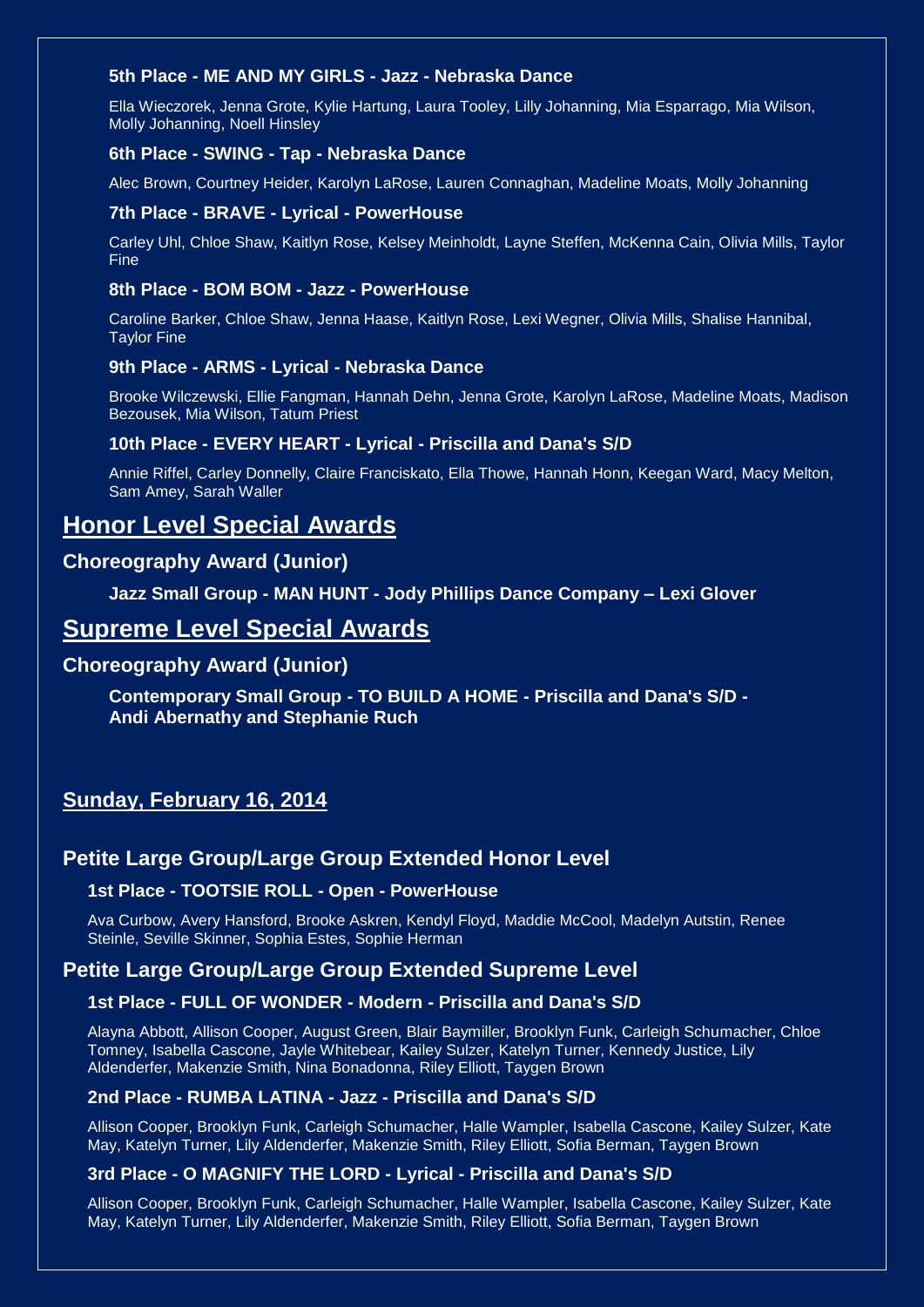#### **4th Place - FAN TAN FANNIE - Jazz - Priscilla and Dana's S/D**

Annalise Wagner, Blair McCammon, Brynlee Justice, Camryn Nelson, Drew Kasyjanski, Gena Bonadonna, Giuliana Siraguso, Isabella Mandacina, Kaelyn Bellach, Kenzie Cornett, Kiley Hill, Madysen Moore, Mimi Palmentere, Preslie Wampler, Sara Pfannenstiel

#### **5th Place - THE MANIA - Tap - Priscilla and Dana's S/D**

Allison Cooper, Brooklyn Funk, Carleigh Schumacher, Halle Wampler, Isabella Cascone, Kailey Sulzer, Kate May, Katelyn Turner, Lily Aldenderfer, Makenzie Smith, Riley Elliott, Sofia Berman, Taygen Brown

#### **6th Place - HIT THE ROAD - Tap - Nebraska Dance**

Ainsley Diedrichsen, Ava Owens, Chloe Herron, Claire Jandric, Delaney Edie, Ella Baustert, Ellie Ludacka, Jayna Beal, Karli Ahlers, Kennedy Epp, Kennedy Hughes, Maxton Bezousek, Mikee Naegele, Zoe Leggett

#### **7th Place - RUNAWAY BABY - Tap - Priscilla and Dana's S/D**

Amiyah Torres, Ava Hunt, Ava Rose Guastello, Avery Hastings, Avery Peterson, Blair Baymiller, Chloe Tomney, Eva Hurtig, Graysen Milbrandt, Lillia Thomson, Lynox Ellis, Riley Scott, Riley Willis

#### **8th Place - DO YOUR THANG - Tap - Priscilla and Dana's S/D**

Annalise Wagner, Blair McCammon, Brynlee Justice, Camryn Nelson, Drew Kasyjanski, Gena Bonadonna, Giuliana Siraguso, Isabella Mandacina, Kaelyn Bellach, Kenzie Cornett, Kiley Hill, Madysen Moore, Mimi Palmentere, Preslie Wampler, Sara Pfannenstiel

#### **9th Place - GREAT BALLS OF FIRE - Tap - Nebraska Dance**

Annie Roberts, Burke Brickner, Carissa Mandolfo, Ella Henningsen, Elyse Kirke, Gabrielle Hord, Grace Diers, Graci Leitner, Holly Cobb, Kayla Legel, Kylie Jones, Megan Hollis, Molly Zeleny, Payton Vosik

#### **10th Place - SURFS UP - Jazz - Nebraska Dance**

Burke Brickner, Carissa Mandolfo, Ella Kirkpatrick, Ellie Ludacka, Elyse Kirke, Faith Iossi, Gabrielle Hord, Grace Diers, Graci Leitner, Holly Cobb, Isabella Morris, Jasmine Moats, Jayna Beal, Kennedy Epp, Larin Frazier, Molly Zeleny, Payton Vosik, Zoe Leggett

## **Supreme Level Special Awards**

### **Choreography Award (Petite)**

#### **Jazz Large Group - FAN TAN FANNIE - Priscilla and Dana's S/D - Kelly Anderson**

## **Petite Line/Line Extended/Production Supreme Level**

#### **1st Place - SUNDAY SHOES - Jazz - Priscilla and Dana's S/D**

Allison Cooper, Allison Gray, Amiyah Torres, Ana Marie DePalma, Annalise Wagner, Ashley Brown, Ashley Cooper, Audrey Peterson, Ava Hunt, Ava Rose Guastello, Avery Hastings, Blair Baymiller, Blair McCammon, Brooklyn Funk, Brynlee Justice, Camryn Nelson, Carleigh Schumacher, Caroline Curley, Chloe Tomney, Drew Kasyjanski, Ella Eveler, Ericka Dickinson, Eva Hurtig, Gena Bonadonna, Giuliana Siraguso, Graysen Milbrandt, Halle Wampler, Isabella Cascone, Isabella Mandacina, Jaicee Gicinto, Jayle Whitebear, Kaelyn Bellach, Kailey Sulzer, Kate May, Katelyn Turner, Kennedy Justice, Kenzie Cornett, Kiley Hill, Lillia Thomson, Lilly Young, Lily Aldenderfer, Lyla Vandeginste, Madysen Moore, Makenzie Smith, Mia Sollars, Mimi Palmentere, Neely Simon, Preslie Wampler, Riley Elliott, Riley Scott, Riley Willis, Rilyn Sherwood, Rylee Sanchez, Sara Pfannenstiel, Sarah Tarpley, Sofia Berman, Sophia Frank, Taran Sherwood, Taygen Brown

#### **2nd Place - BEATS - Hip Hop - Nebraska Dance**

Ava Owens, Chloe Herron, Claire Jandric, Delaney Edie, Ellie Ludacka, Graci Leitner, Hailey Gregg, Holly Cobb, Isabella Morris, Isabelle Dittrick, Jasmine Moats, Kamryn Tuttle, Kayla Tuttle, Kennedy Epp, Kennedy Hughes, Libby Falk, Liliana Vargas, Madeline Epp , Maxton Bezousek, Melina Piperis, Molly Zeleny, Zoe **Leggett**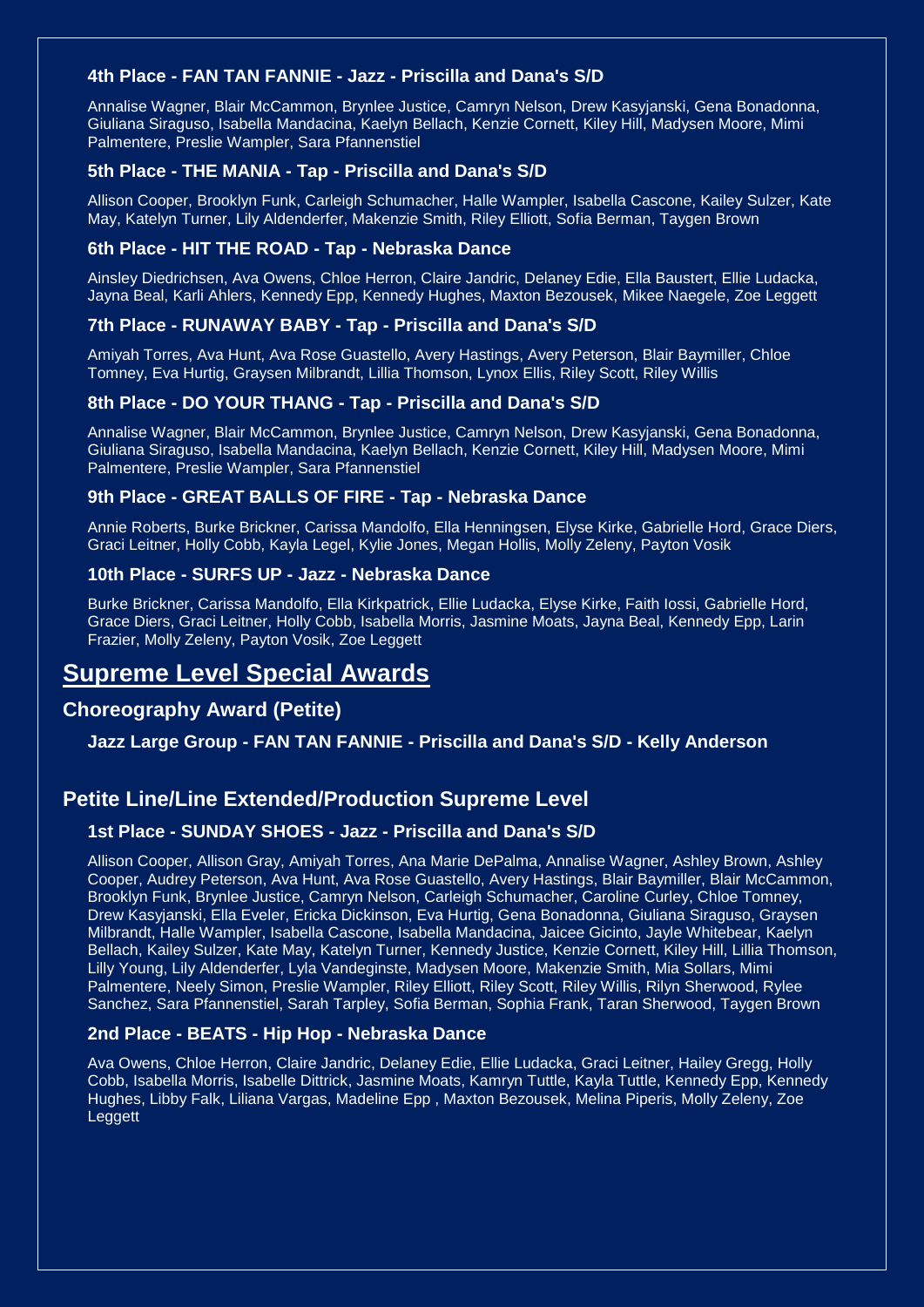## **Special Angels Honor Level – "Great Job to all of the dancers"**

#### **ACCESS DANCE - Special Angels - Access Dance Inc.**

Alayna Cannon, Alex Seago, Alyssa Frias, Anna Dahlin, Anna Weinand, Arcelia Kille, Ariel Grove, Ashley Hale, Avery Crable, Brett Hanavan, Briana Tromba, Brianna Willmon, Bruce Vancleave, Dariya Cannon, Eddie Harris, Elijah Henderson, Ella Palangi, Emerre Hight, Emma Dodson, Ethan Huff, Frances Walling, Gabi Ricci, Harper Anderson, Harry Rainbolt, Isabella Pfeifer, Jadyn Hansen, Jake Holder, Janae Gustafson, Kaitlynn Howard, Katelyn Chandler, Katie Sasenick, Kayla Mellinger, Kaylee Sickels, Lauren Sullian, Lc Heigele, Lola Kernell, Maddie Ray, Maria Mcelwee, Matthew Mullen, Maya Sims, Micah Jenkins, Mya Vanryan, Noa Haney, Nya Hinson, Peyton Ferguson, Robyn Bishop, Ryan Toews, Sarah Goddard, Saumya Srivastava, Sofia Wagoner, Sophia Sanders, Taylor Rueger, Tristen Ogun, Vincent Lippman, Willow Marcum, Yash Agarwal

## **Junior Large Group/Large Group Extended Honor Level**

### **1st Place - MAGIC - Musical Theater - Turning Pointe Dance Academy**

Anna Richey, Corryn Darnell, Emily Bledsoe, Grace Richey, Gracie Ray, Hannah Ezzell, Jayden Stallworth, Kady Campbell, Kenzy Phillips, Kyra Glore, Lexi Puett, Trinaty Chen

#### **2nd Place - SURVIVOR - Open - Turning Pointe Dance Academy**

Alyissa Kleinsorge, Anna Richey, Corryn Darnell, Emily Bledsoe, Gracie Ray, Hadlyn Snipes, Hannah Ezzell, Jayden Stallworth, Kenzy Phillips, Kyra Glore, Trinaty Chen, Whitney Shute

## **Junior Large Group/Large Group Extended Supreme Level**

#### **1st Place - HOME - Modern - Priscilla and Dana's S/D**

Annie Riffel, Carley Donnelly, Claire Franciskato, Courtney Rowe, Ella Thowe, Hannah Hendershot, Hannah Honn, Keegan Ward, Kinnedy May, Macy Melton, Morgan Herman, Rylie Parr, Sam Amey, Sarah Waller, Sofia Cascone, Sophia Turano

### **2nd Place - DANCING IN THE STREETS - Jazz - Priscilla and Dana's S/D**

Annie Riffel, Carley Donnelly, Claire Franciskato, Courtney Rowe, Danielle Blankenship, Ella Thowe, Hannah Hendershot, Hannah Honn, Keegan Ward, Kinnedy May, Macy Melton, Morgan Herman, Payton Elliott, Rylie Parr, Sam Amey, Sarah Waller, Sofia Cascone, Sophia Turano

#### **3rd Place - MAN OF LA MANCHA - Lyrical - Priscilla and Dana's S/D**

Annie Riffel, Carley Donnelly, Claire Franciskato, Courtney Rowe, Danielle Blankenship, Ella Thowe, Hannah Hendershot, Hannah Honn, Keegan Ward, Kinnedy May, Macy Melton, Morgan Herman, Payton Elliott, Rylie Parr, Sam Amey, Sarah Waller, Sofia Cascone, Sophia Turano

#### **4th Place - THINKIN' BOUT SOMETHIN - Tap - Nebraska Dance**

Alec Brown, Bailey Maurer, Courtney Heider, Jenna Grote, Laura Tooley, Madison Bezousek, Meg Nielsen, Mia Wilson, Noell Hinsley, Rylee Zais, Sophie Hassenstab

#### **5th Place - THE COMPANY JUMPS - Tap - Priscilla and Dana's S/D**

Annie Riffel, Carley Donnelly, Claire Franciskato, Courtney Rowe, Danielle Blankenship, Ella Thowe, Hannah Hendershot, Hannah Honn, Keegan Ward, Kinnedy May, Macy Melton, Morgan Herman, Payton Elliott, Rylie Parr, Sam Amey, Sarah Waller, Sofia Cascone, Sophia Turano

#### **6th Place - BROWN DERBY JUMP - Tap - Priscilla and Dana's S/D**

Alayna Abbott, Ashley Cooper, Aubrey Boren, August Green, Ericka Dickinson, Jayle Whitebear, JoAnna Abbott, Kathryn Layton, Kennedy Corte, Kennedy Justice, Lauren Kasyjanski, Maggie Marshall, Maren O'Hara, Nina Bonadonna, Olivia Hubbs, Savannah Andrews, Savannah Higgins-Wyatt, Talia King

#### **7th Place - STRIKE UP THE BAND - Ballet - Priscilla and Dana's S/D**

Annie Riffel, Carley Donnelly, Claire Franciskato, Courtney Rowe, Danielle Blankenship, Ella Thowe, Hannah Hendershot, Hannah Honn, Keegan Ward, Kinnedy May, Macy Melton, Morgan Herman, Payton Elliott, Rylie Parr, Sam Amey, Sarah Waller, Sofia Cascone, Sophia Turano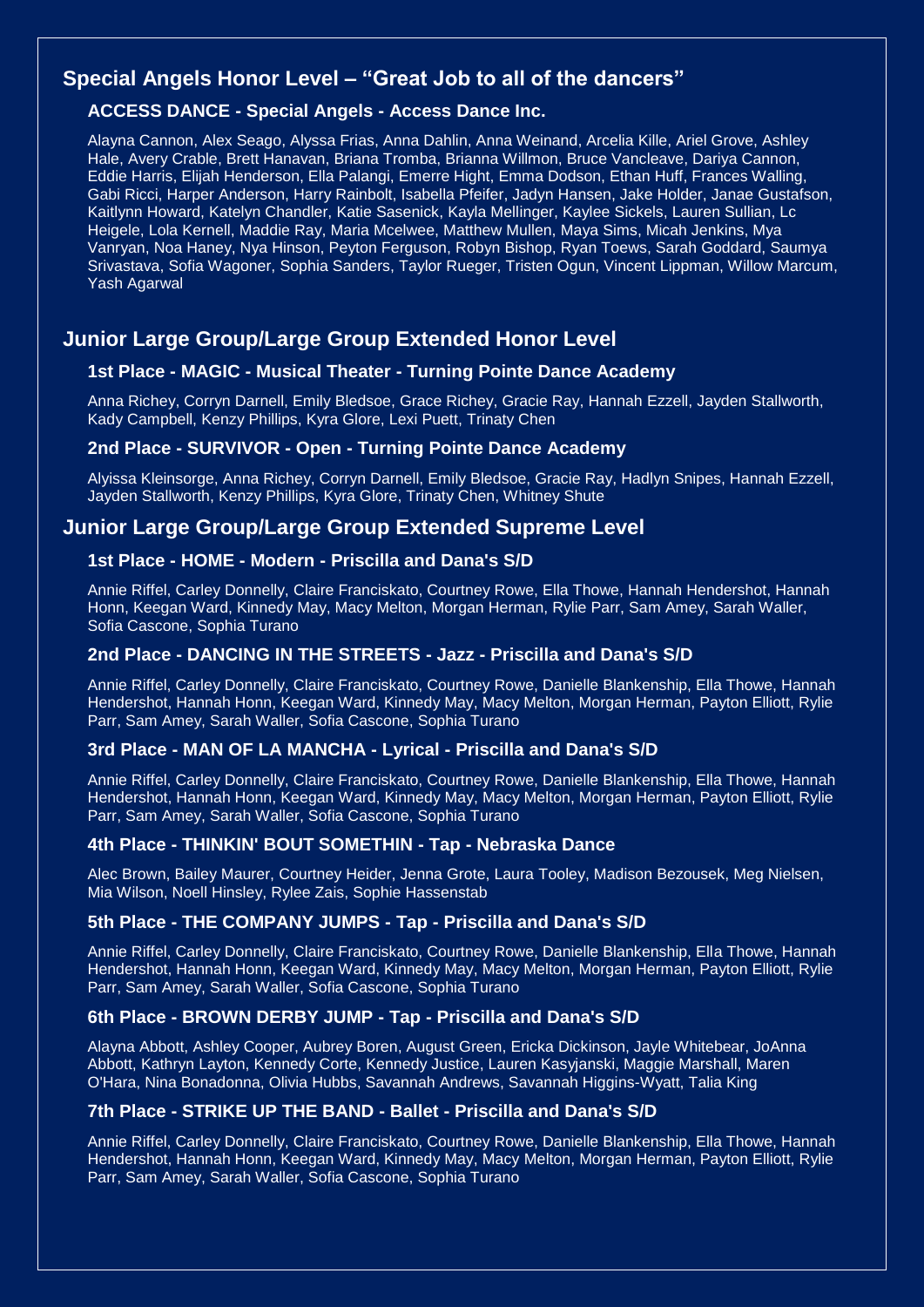#### **8th Place - PEARLS - Jazz - Nebraska Dance**

Alec Brown, Alexandra Beck, Alyssa Rutten, Bailey Maurer, Clare Lisec, Ella Wieczorek, Kylie Hartung, Lauren Connaghan, Lilly Johanning, Madeline Moats, Maggie Breeling, Mia Wilson, Molly Johanning, Noell Hinsley, Olivia Frigyes, Tatum Priest

#### **9th Place - PARTY PEOPLE - Jazz - PowerHouse**

Alyssa Sherman, Brooke Mason, Camryn Floyd, Carley Uhl, Caroline Barker, Chloe Shaw, Ella Lorfing, Emily Moore, Eve Steinle, Kaitlyn Rose, Layne Steffen, McKenna Cain, Olivia Augustine, Olivia Mills, Paige Totzke, Peyton Panovich

#### **10th Place - DANCE TO THE MUSIC - Jazz - Priscilla and Dana's S/D**

Alexis Theoharidis, Ana Marie DePalma, Ashley Ault, Bailee Tomney, Bella Rodriguez, Carly Hays, Erin Brown, Joey Ferguson, Kelsey Ferguson, Rylee Sanchez, Stephanie Janczewski, Victoria Parsons

## **Honor Level Special Awards**

### **Choreography Award (Junior)**

**Musical Theater Large Group - MAGIC - Turning Pointe Dance Academy - Jillian Helton**

## **Supreme Level Special Awards**

## **Choreography Award (Junior)**

**Modern Large Group - HOME - Priscilla and Dana's S/D - Andi Abernathy & Stephanie Ruch**

## **Junior Line/Line Extended/Production Supreme Level**

#### **1st Place - DANCIN FOOL - Jazz - Nebraska Dance**

Ainsley Diedrichsen, Annie Roberts, Ava Owens, Chloe Herron, Claire Jandric, Delaney Edie, Delaney Huck, Ella Baustert, Ella Henningsen, Hailey Gregg, Isabelle Dittrick, Kamryn Tuttle, Karli Ahlers, Kayla Legel, Kayla Tuttle, Kennedy Hughes, Kylie Jones, Libby Falk, Liliana Vargas, Luca Grabowski, Madeline Epp , Madison Lenser, Maxton Bezousek, Megan Hollis, Melina Piperis, Mikee Naegele, Presleigh Mickells

#### **2nd Place - DIVE IN THE POOL - Jazz - PowerHouse**

Abby Sutton, Allison Winker, Audrey Henson, Ava Curbow, Avery Hansford, Bronwynn Enright, Brooke Askren, Brooke Mason, Cailyn Revel, Camryn Floyd, Camryn Herman, Caroline Barker, Caroline Overman, Cassie Walsh, Chloe Shaw, Ella Lorfing, Elle Thomas, Eve Steinle, Hadley Skinner, Hannah Spencer, Jaiden Buckert, Jenna Haase, Kaitlyn Rose, Kamdyn Wedel, Kate Sutton, Kaylei Wiedenmann, Layne Steffen, Maddie McCool, Madeline Reynolds, Madelyn Autstin, McKenna Cain, Olivia Augustine, Paige Totzke, Payton Schwendemann, Peyton Panovich, Renee Steinle, Shalise Hannibal, Shantel Horne, Sophia Estes, Sophie Herman, Sydney Willard, Taylor Fine

## **Teen Duet/Trios Honor Level**

#### **1st Place - OLD BLUE CHAIR - Lyrical - Turning Pointe Dance Academy**

Cameron Capps, Kady Campbell, Maddie Ward

#### **2nd Place - ALWAYS COCA COLA - Open - Turning Pointe Dance Academy**

Hadlyn Snipes, Kady Campbell, Tori Turner

#### **Teen Duet/Trios Supreme Level**

#### **1st Place - THIS BITTER EARTH - Modern - Priscilla and Dana's S/D**

Elise Nill, Katie Rhodus

#### **2nd Place - SKIN AND BONES - Modern - Priscilla and Dana's S/D**

Alexa Turano, Ally Miller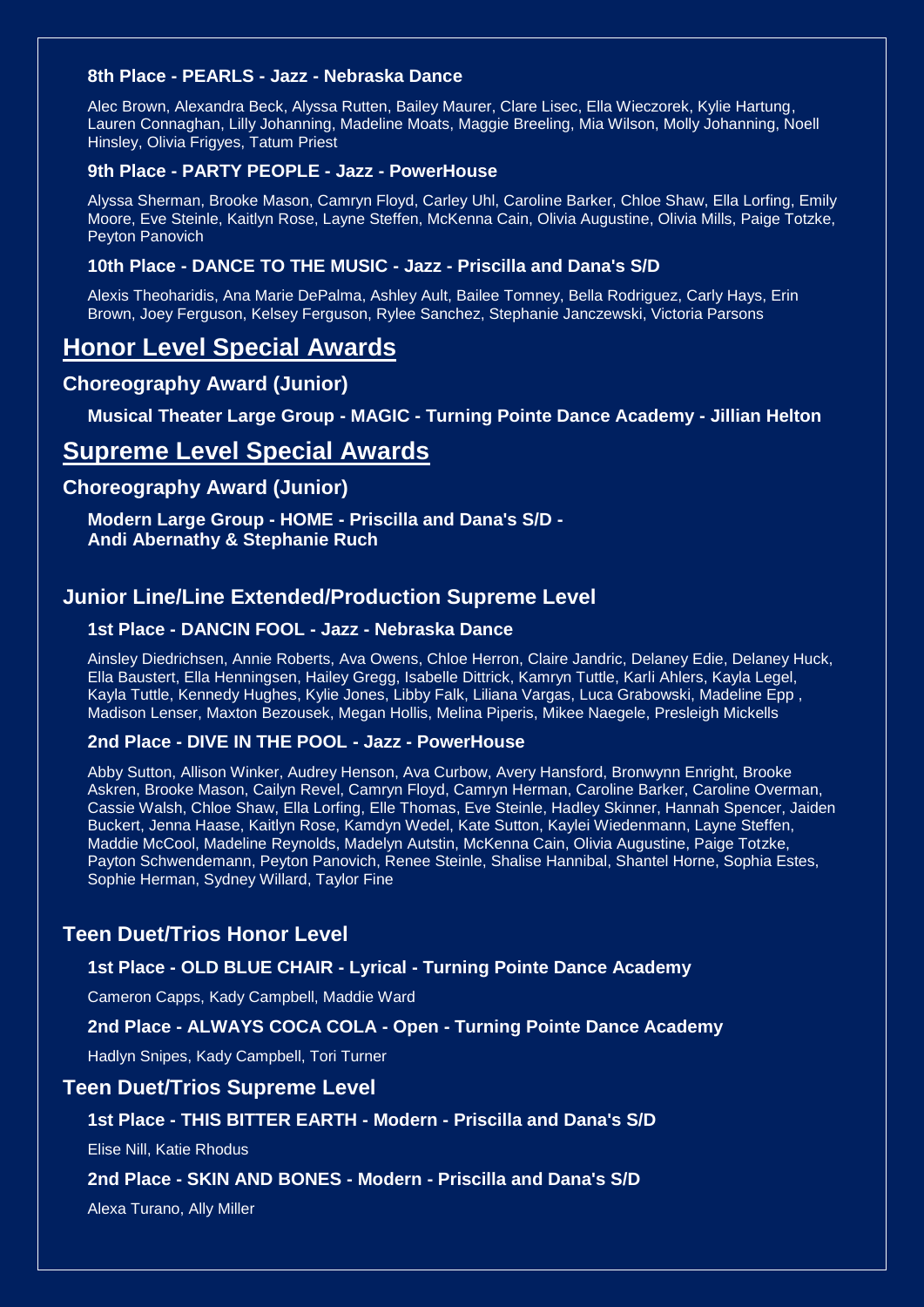**3rd Place - 100 EASY WAYS TO LOSE A MAN - Musical Theater - Priscilla and Dana's**  Ally Miller, Katie Rhodus **4th Place - THE A-TEAM - Modern - Priscilla and Dana's S/D** Annie Riffel, Sarah Waller **5th Place - TURNING PAGE - Open - PowerHouse** Kelsey Meinholdt, Lexi Wegner, Mariah Rollwagen **6th Place - RAZZLE DAZZLE - Jazz - Priscilla and Dana's S/D** Annie Pottios, Mary Jane Swetnam **7th Place - KICK IT - Jazz - PowerHouse** Kelsey Meinholdt, Lexi Wegner, Mariah Rollwagen **8th Place - WHO'S GOT THE PAIN - Musical Theater - Priscilla and Dana's S/D** Emma Melton, Kinnedy May **9th Place - GO EASY LITTLE DOVES - Lyrical - PowerHouse** Layne Steffen, Lexi Wegner **10th Place - LET'S BE BAD - Jazz - Priscilla and Dana's S/D**

Morgan Herman, Taylor Burch

### **Teen Small Group/Small Group Extended Honor Level**

#### **1st Place - FAN TAN FANNY - Musical Theater - PowerHouse**

Abby Sutton, Allison Winker, Ashley Sutphin, Hannah Spencer, Lexie Kallmeyer, Molly Winegar, Olivia Augustine, Peyton Panovich, Sarah Paperi

#### **2nd Place - SUITCASE - Acro/Gym - Turning Pointe Dance Academy**

Amber Davis, Grace Richey, Gracie Ray, Kady Campbell, Lexi Puett, Tori Turner, Whitney Shute

#### **3rd Place - I'LL BE - Lyrical - PowerHouse**

Abby Sutton, Allison Winker, Cassie Walsh, Eve Steinle, Juliana Askren

#### **4th Place - MY SKIN - Lyrical - Turning Pointe Dance Academy**

Amber Davis, Corryn Darnell, Grace Richey, Tori Turner, Whitney Shute

#### **5th Place - TOM'S DINER - Modern - PowerHouse**

Abby Sutton, Ashley Sutphin, Cassie Walsh, Hannah Spencer, Juliana Askren, Molly Winegar, Peyton Panovich

#### **6th Place - FREE RIDE - Jazz - Turning Pointe Dance Academy**

Amber Davis, Grace Richey, Tori Turner, Whitney Shute

#### **7th Place - EVERYBODY - Open - PowerHouse**

Abby Sutton, Cassie Walsh, Eve Steinle, Juliana Askren

#### **8th Place - VIBEOLOGY - Jazz - PowerHouse**

Abby Sutton, Allison Winker, Ashley Sutphin, Eve Steinle, Hannah Spencer, Juliana Askren, Molly Winegar

#### **Teen Small Group/Small Group Extended Supreme Level**

#### **1st Place - YOUNG AND BEAUTIFUL - Modern - Priscilla and Dana's S/D**

Alexa Turano, Ally Miller, Bentlei Benak, Elise Nill, Hannah Doherty, Hope Vickery, Katie Rhodus, Maddy Burkett, Sidney Hallak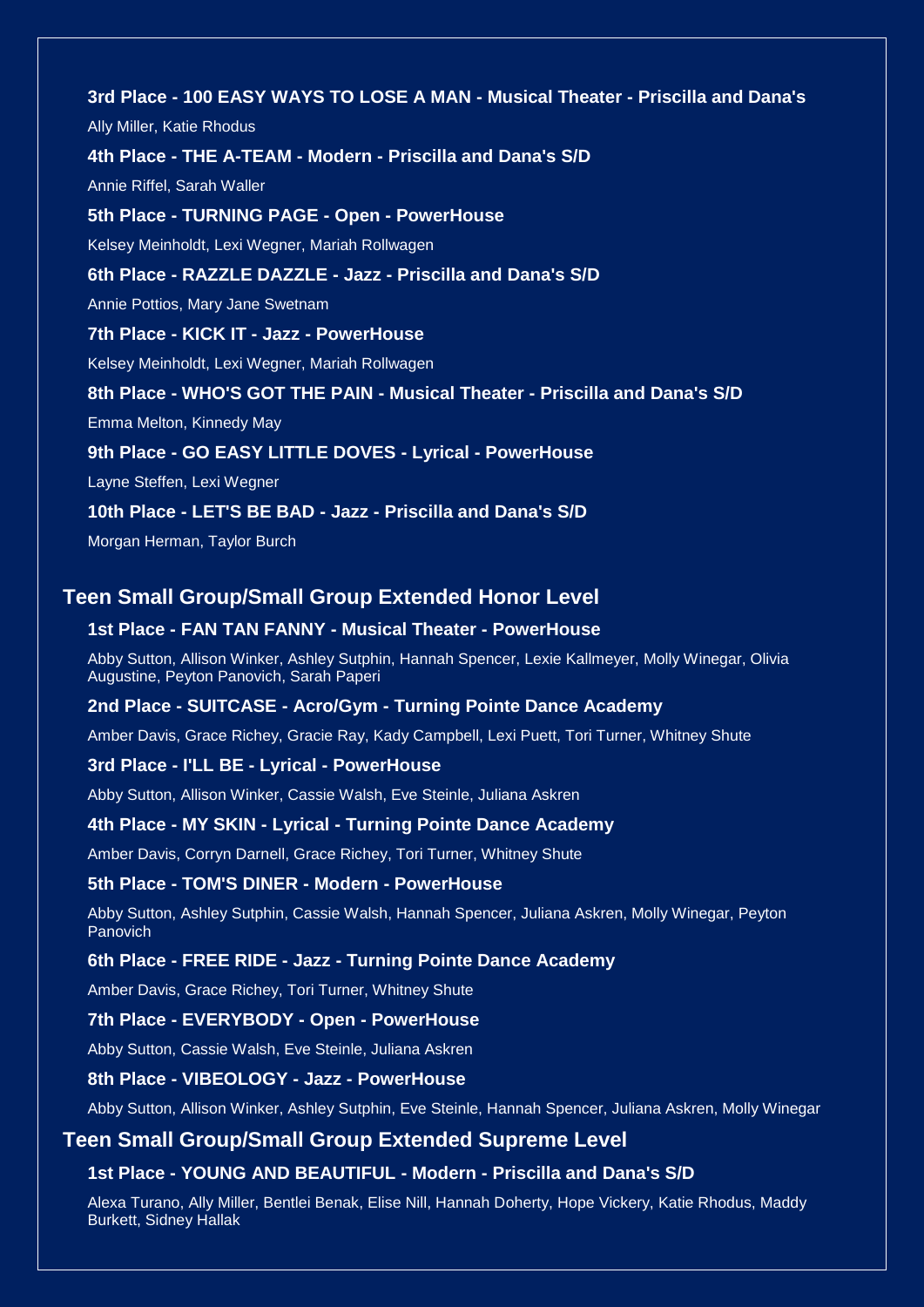#### **2nd Place - IN ZE HAY - Musical Theater - Priscilla and Dana's S/D**

Alexa Turano, Ally Miller, Bentlei Benak, Elise Nill, Hannah Doherty, Hope Vickery, Katie Rhodus, Maddy **Burkett** 

#### **3rd Place - LAST LOVE SONG - Lyrical - Priscilla and Dana's S/D**

Ally Miller, Bentlei Benak, Elise Nill, Hannah Doherty, Hope Vickery, Katie Rhodus, Maddy Burkett, Madeline Brand

#### **4th Place - BALL AND CHAIN - Contemporary - PowerHouse**

Abbie Hughes, Kelsey Meinholdt, Layne Steffen, Lexi Wegner, Mariah Rollwagen, Olivia Mills, Quinn Self, Shannon Hauser

#### **5th Place - POLAR BEAR - Open - PowerHouse**

Kelsey Meinholdt, Kelsey Mills, Layne Steffen, Lexi Wegner, Mariah Rollwagen, Olivia Mills, Quinn Self, Shannon Hauser

#### **6th Place - HIGHER LOVE - Lyrical - Nebraska Dance**

Bella Carollo, Cassidy Jorgensen, Jordan Fischer, Kristi O'Meara, Mia Esparrago, Molly Johanning, Shannon Sudrla, Veronica Allen, Will Mallett

#### **7th Place - SHELTER - Modern - Priscilla and Dana's S/D**

Annie Pottios, Carley Donnelly, Emma Melton, Kennedy Doherty, Kinnedy May, Mallory Batliner, Mary Jane Swetnam

#### **8th Place - SEXY SILK - Jazz - PowerHouse**

Kelsey Meinholdt, Kelsey Mills, Lexi Wegner, Mariah Rollwagen, Olivia Mills, Quinn Self, Shalise Hannibal, Shannon Hauser

#### **9th Place - STOMP - Tap - Nebraska Dance**

Allie Morrissey, Cassidy Sarver, Ellie Fangman, Jane Glazer, Jonathan Moats, Kylee Krauss, Laura Tatten, Will Mallett

#### **10th Place - NEED ME - Jazz - Nebraska Dance**

Cassidy Jorgensen, Dana Vehle, Elizabeth Kawamoto, Jordan Fischer, Macy Lundgren, Maren Mosley, Mary Haller, Molly Johanning, Shannon Sudrla

## **Honor Level Special Awards**

#### **Choreography Award (Teen)**

**Acro/Gym Small Group - SUITCASE - Turning Pointe Dance Academy - Jillian Helton**

## **Supreme Level Special Awards**

#### **Choreography Award (Teen)**

**Modern Small Group - YOUNG AND BEAUTIFUL - Priscilla and Dana's S/D - Andi Abernathy & Stephanie Ruch**

## **Teen Large Group/Large Group Extended Honor Level**

#### **1st Place - SING WITH A SWING - Jazz - Jody Phillips Dance Company**

Alexandra DiGiorgio, Anastasia Sergiyenko, Elli Bodenhamer, Emma Webber, Kendal Erwin, Megan Watkins, Morgan Hope, Shayla Hicks, Sophia Self, Sydney Blackburn

#### **2nd Place - NO DIGGITY - Tap - Jody Phillips Dance Company**

Anastasia Sergiyenko, Elli Bodenhamer, Emma Webber, Hadley Nguyen, Hayley Fernandez, McKenna Cole, Megan Bridges, Morgan Hope, Sarah Gravitt, Shayla Hicks, Sophia Self, Sydney Blackburn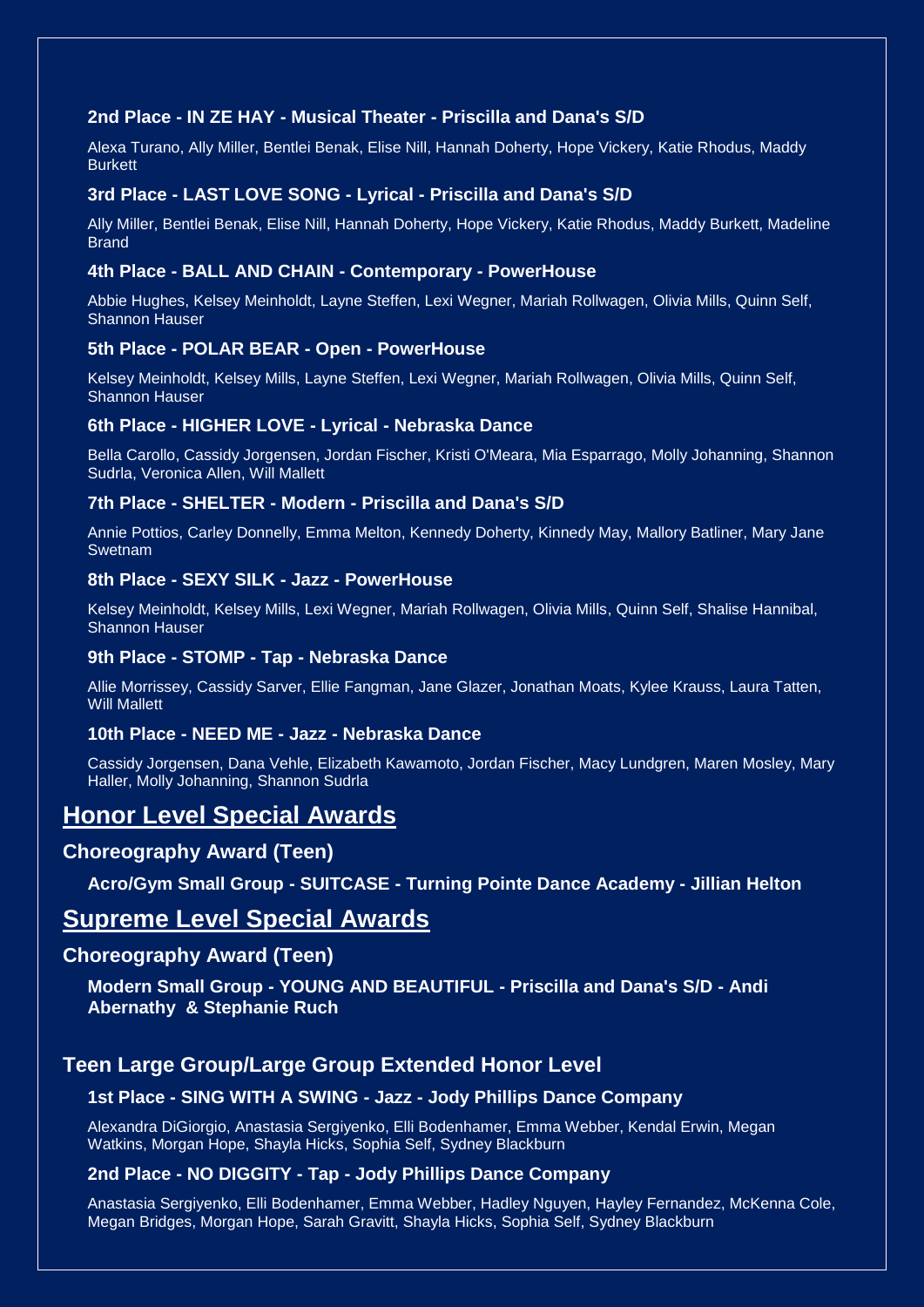## **Teen Large Group/Large Group Extended Supreme Level**

### **1st Place - I AM LOST - Modern - Priscilla and Dana's S/D**

Alexa Turano, Ally Miller, Darian Rowe, Elise Nill, Emily Franciskato, Hannah Doherty, Karaleisa Rice, Katie Rhodus, Maddy Burkett, Madeline Brand, Marissa Maiorana, Sarah Waller, Tara Stewart, Taylor Bargfrede

#### **2nd Place - IN THE DARK - Jazz - Nebraska Dance**

Allie Morrissey, Aubrey Grasz, Bella Carollo, Cassidy Sarver, Elizabeth Kawamoto, Jonathan Moats, Kylee Krauss, Laura Tatten, Macy Lundgren, Mallory Grote, Mary Haller, Sierra Eastridge, Will Mallett

#### **3rd Place - NOTHING BUT THE WATER - Lyrical - Priscilla and Dana's S/D**

Alexa Turano, Ally Miller, Bentlei Benak, Elise Nill, Emily Franciskato, Hannah Doherty, Hope Vickery, Katie Rhodus, Marissa Maiorana, Tara Stewart, Taylor Bargfrede

#### **4th Place - YOUR SONG - Lyrical - PowerHouse**

Brianna Schweitzer, Carley Fine, Elle Thomas, Emily Moore, Kaitlyn Rose, Kelsey Mills, Layne Steffen, Lexi Wegner, Mariah Rollwagen, McKenna Cain, Olivia Mills, Paige Tully, Shalise Hannibal, Shannon Hauser, Taylor Fine

### **5th Place - THE GOOD GIRLS - Jazz - Priscilla and Dana's S/D**

Alex Palzkill, Alexa Turano, Ally Miller, Annie Pottios, Elise Nill, Emily Franciskato, Emma Melton, Hannah Doherty, Huntyr Duckett, Katie Rhodus, Marissa Maiorana, Mary Jane Swetnam, Nicki Ragusa, Tara Stewart, Taylor Bargfrede

#### **6th Place - THE CHAIN - Contemporary - Nebraska Dance**

Allie Morrissey, Brooke Wilczewski, Cassidy Jorgensen, Cassidy Sarver, Dana Vehle, Hallie Stueckrath, Hannah Dehn, Jordan Fischer, Kristi O'Meara, Maren Mosley, Shannon Sudrla, Sophia Barnes, Veronica Allen, Will Mallett

#### **7th Place - OUR FAVORITE SON - Musical Theater - Priscilla and Dana's S/D**

Alex Palzkill, Alexa Turano, Ally Miller, Annie Pottios, Elise Nill, Emily Franciskato, Emma Melton, Hannah Doherty, Huntyr Duckett, Jaymes Dickinson, Katie Rhodus, Marissa Maiorana, Mary Jane Swetnam, Nicki Ragusa, Tara Stewart, Taylor Bargfrede

#### **8th Place - TIGHTROPE - Tap - Priscilla and Dana's S/D**

Abigail Waller, Alex Palzkill, Alexa Smith, Allison Mullins, Ally Miller, Annie Pottios, Brynn Baymiller, Chloe Balsdon, Emma Melton, Grace Woodbury, Huntyr Duckett, Katie Rhodus, Kennedy Doherty, Mallory Batliner, Mary Jane Swetnam, Michaelyn Horsch, Sarah Bono, Taylor Burch

#### **9th Place - MAKE IT ROLL - Jazz - Priscilla and Dana's S/D**

Abigail Waller, Alexa Smith, Allison Mullins, Anna Palmentere, Brynn Baymiller, Chloe Balsdon, Grace Woodbury, Kennedy Doherty, Mallory Batliner, Michaelyn Horsch, Sarah Bono, Taylor Burch

#### **10th Place - TOO DARN HOT - Musical Theater - Jody Phillips Dance Company**

Alexandra DiGiorgio, Ava-Grace Vermillion, Emma Williams, Faith Kelly, Grace Bodenhamer, Hadley Nguyen, Katelyn Cunningham, Libby Slaymaker, Madeline Phillips, McKenna Cole, Megan Broomfield, Morgan Caviar, Riley Nowak, Sarah Gravitt, Sloan Logsdon, Taylor Howard

## **Honor Level Special Awards**

## **The Judges Choice Award (Teen)**

**Tap Large Group - NO DIGGITY - Jody Phillips Dance Company - Christina Burton**

#### **Choreography Award (Teen)**

**Tap Large Group - NO DIGGITY - Jody Phillips Dance Company - Christina Burton**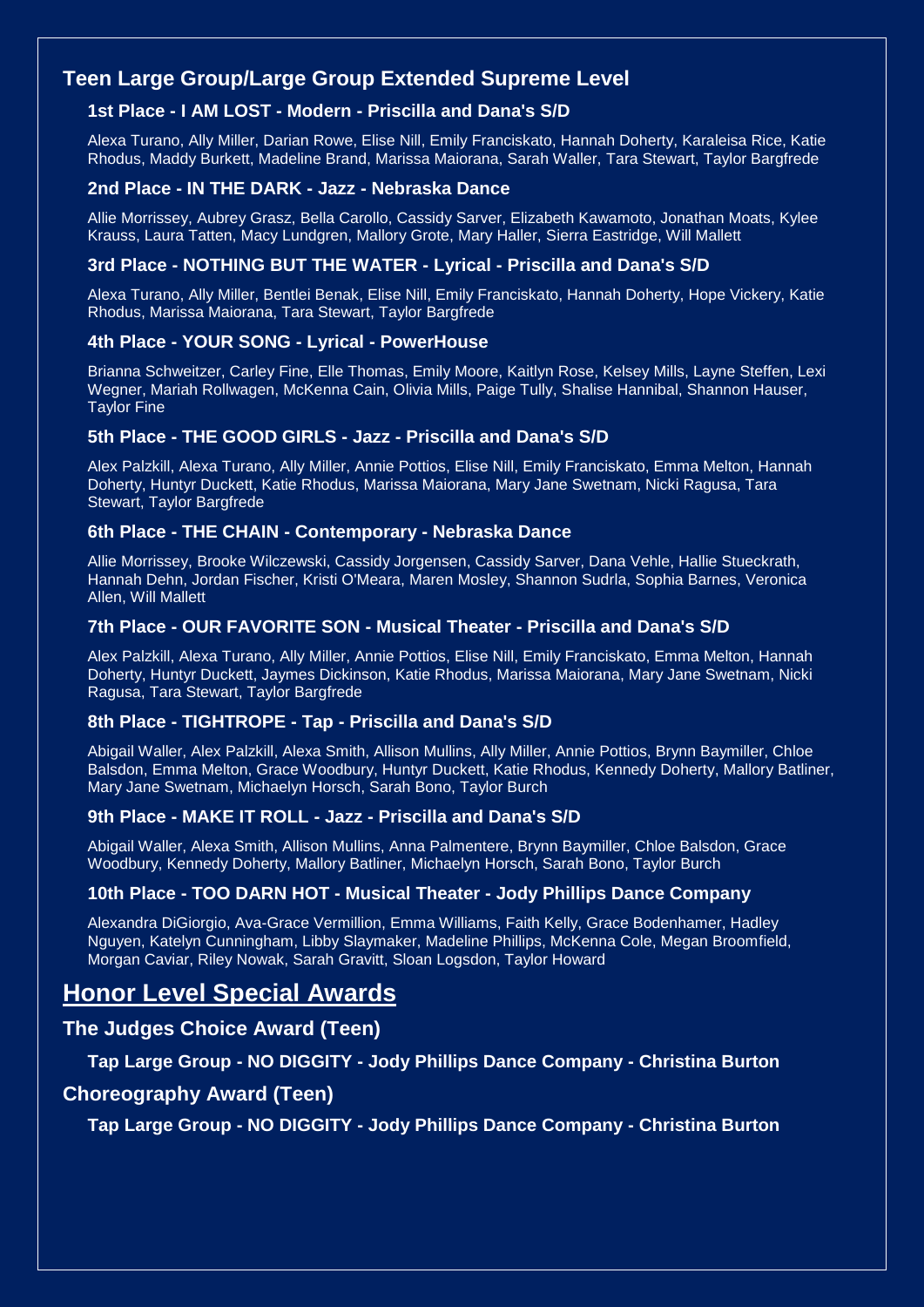# **Supreme Level Special Awards**

## **Choreography Award (Teen)**

**Modern Large Group - I AM LOST - Priscilla and Dana's S/D - Andi Abernathy & Stephanie Ruch**

## **Teen Line/Line Extended/Production Honor Level**

**1st Place - BOOTS - Open - Turning Pointe Dance Academy**

Aebra Parker, Alyissa Kleinsorge, Amber Davis, Anna Richey, Corryn Darnell, Ella Christie, Emmalee Wilkinson, Grace Richey, Gracie Ray, Hannah Ezzell, Jasey Bell, Jayden Stallworth, Kady Campbell, Kenzy Phillips, Kole Williams, Kyra Glore, Lexi Puett, Marlea Parker, Tori Turner, Trinaty Chen, Whitney Shute

## **Teen Line/Line Extended/Production Supreme Level**

## **1st Place - PINSTRIPE SUIT - Jazz - Priscilla and Dana's S/D**

Abigail Waller, Alayna Abbott, Alex Gicinto, Alexa Smith, Alexa Turano, Aliza Russell, Allison Mullins, Ally Miller, Anna Palmentere, Annie Pottios, Annie Riffel, Aubrey Boren, August Green, Bailee Day, Bailee Tomney, Becca Hopkins, Bella Rodriguez, Bentlei Benak, Brynn Baymiller, Carley Donnelly, Carly Hays, Chloe Balsdon, Claire Franciskato, Courtney Rowe, Danielle Blankenship, Darian Rowe, Elise Nill, Ella Thowe, Ellie MacDonald, Emily Franciskato, Emma Melton, Erin Brown, Grace Woodbury, Hannah Doherty, Hannah Honn, Hope Vickery, Huntyr Duckett, Jaymes Dickinson, JoAnna Abbott, Joey Ferguson, Jorden Binkley, Karaleisa Rice, Kathryn Layton, Katie Rhodus, Keegan Ward, Kelsey Ferguson, Kennedy Corte, Kennedy Doherty, Kinnedy May, Lauren Kasyjanski, Lydia Ganaden, Mackenzie Hayes, Macy Melton, Maddy Burkett, Madeline Brand, Maggie Marshall, Mallory Batliner, Maren O'Hara, Marissa Maiorana, Mary Jane Swetnam, Michaelyn Horsch, Morgan Herman, Nicki Ragusa, Nina Bonadonna, Olivia Hubbs, Payton Elliott, Rylie Parr, Sam Amey, Sarah Bono, Sarah Waller, Savannah Andrews, Savannah Higgins-Wyatt, Sidney Hallak, Sofia Cascone, Sophia Hall, Sophia Turano, Tara Stewart, Taylor Bargfrede, Taylor Burch, Tiffany Grazda, Trystan Brown, Victoria Parsons

### **2nd Place - XHILARATING - Hip Hop - Priscilla and Dana's S/D**

Abigail Waller, Alex Gicinto, Alexa Smith, Aliza Russell, Allison Mullins, Ally Miller, Anna Palmentere, Annie Pottios, Bailee Day, Becca Hopkins, Brynn Baymiller, Chloe Balsdon, Courtney Rowe, Darian Rowe, Ellie MacDonald, Emma Melton, Hope Vickery, Huntyr Duckett, Jaymes Dickinson, Jorden Binkley, Karaleisa Rice, Katie Rhodus, Kennedy Doherty, Kinnedy May, Madeline Brand, Mallory Batliner, Marissa Maiorana, Mary Jane Swetnam, Michaelyn Horsch, Nicki Ragusa, Sarah Bono, Sidney Hallak, Sophia Hall, Taylor Bargfrede, Taylor Burch, Tiffany Grazda, Trystan Brown

#### **3rd Place - ONE LOVE - Production - Nebraska Dance**

Alec Brown, Alex Gilmore, Alexandra Beck, Allie Morrissey, Alyssa Rutten, Ariel Moats, Aubrey Grasz, Ayme Sumpter, Bailey Maurer, Bella Carollo, Brooke Wilczewski, Cami Brown, Carlie Kritenbrink, Cassidy Adolf, Cassidy Jorgensen, Cassidy Sarver, Clare Lisec, Courtney Heider, Dana Vehle, Darby Epperson, Elizabeth Kawamoto, Ella Wieczorek, Ellie Fangman, Ellie Pleasant, Emily Stephenson, Emma Nix, Emme English, Gabby Barnes, Hallie Stueckrath, Hannah Dehn, Isabella Jacobs, Jane Glazer, Jenna Grote, Jonathan Moats, Jordan Fischer, Jordan Speer, Kaitlyn Nohrenberg, Karly Firmature, Karolyn LaRose, Katherine LaRose, Kelcey Wetterberg, Kelsey Hassenstab, Kristi O'Meara, Kylee Krauss, Kylie Hartung, Laura Tatten, Laura Tooley, Lauren Connaghan, Lauren Koperski, Lauren Lund, Lauren Philips, Liesel Sumpter, Lilly Johanning, Macy Lundgren, Madeline Moats, Madison Bezousek, Maggie Breeling, Mallory Grote, Maren Mosley, Mary Haller, Meg Nielsen, Megan Cassling, Megan Meier, Mia Esparrago, Mia Wilson, Mollie Macfadyen, Molly Johanning, Monica Williams, Natalie Wolfe, Noell Hinsley, Olivia Frigyes, Olivia Person, Paige Mueller, Rylee Zais, Sara Pleasant, Shannon Sudrla, Sierra Eastridge, Sophia Barnes, Sophie Hassenstab, Sydney Shillinglaw, Taryn Hansen, Tatum Priest, Veronica Allen, Will Mallett

### **4th Place - ONLY THE GOOD DIE YOUNG - Production - Jody Phillips Dance Company**

Abigayle Redeker, Alexa Dolesh, Alexandra DiGiorgio, Alexia Nicoloulias, Anastasia Sergiyenko, Austin Kelly, Ava-Grace Vermillion, Callie Hocter, Conner Watts, Courtney Long, Elli Bodenhamer, Emma Webber, Emma Williams, Faith Kelly, Grace Bodenhamer, Hadley Nguyen, Hannah Presta, Hayley Fernandez, Kaitlin Green, Kate Jehlik, Katelyn Cunningham, Katie Herndon, Kendal Erwin, Kevin Murakami, Lauren Finke, Lauren Westervelt, Libby Slaymaker, Lila Kubas, Madeline Phillips, McKenna Cole, Megan Bridges, Megan Broomfield, Melaine Parker, Morgan Caviar, Morgan Hope, Nicole Farnandez, Reagan Nowak, Riley Nowak, Sarah Gravitt, Shayla Hicks, Sloan Logsdon, Sophia Self, Sydney Blackburn, Taylor Howard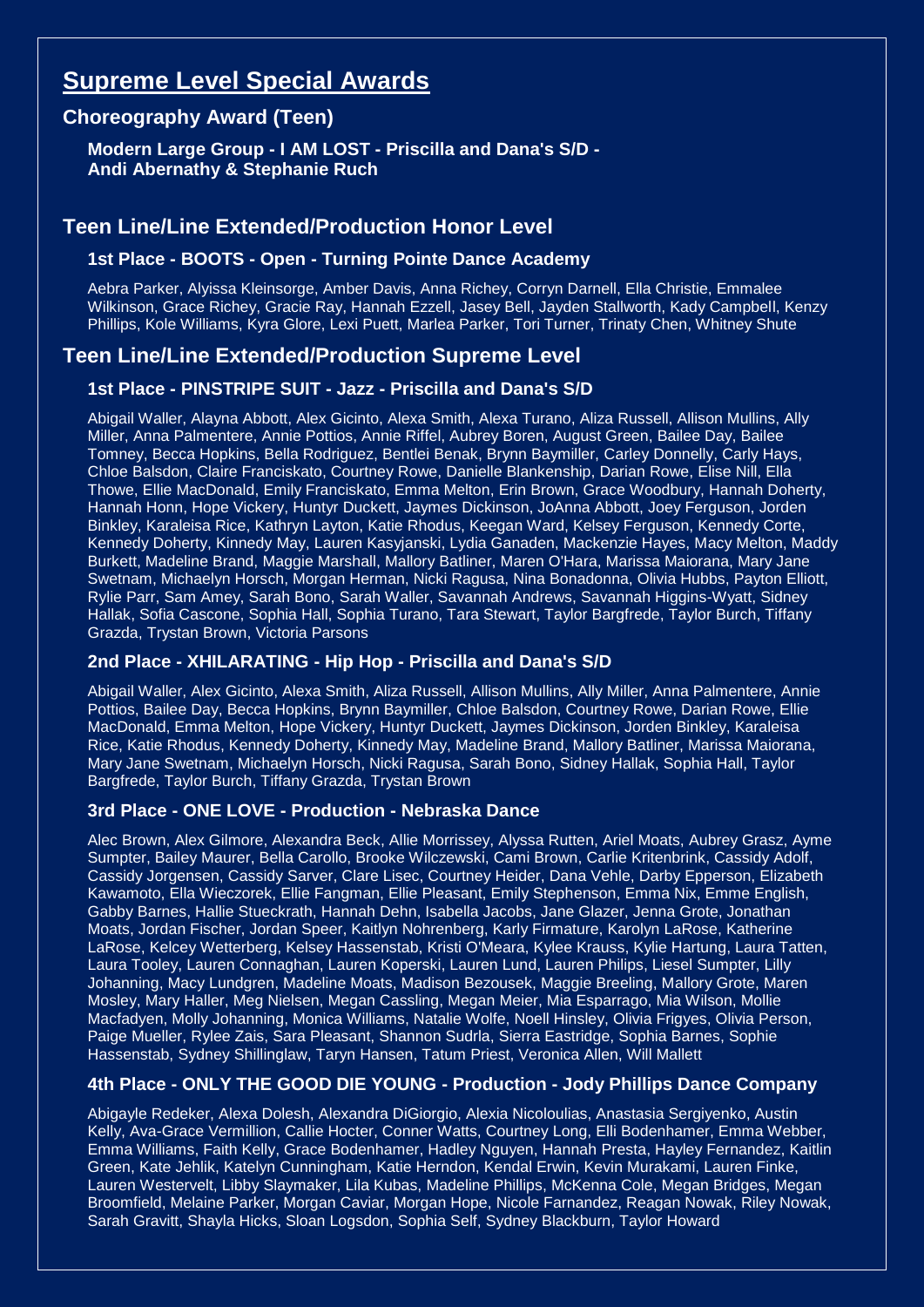#### **5th Place - SASSY - Jazz - Nebraska Dance**

Ayme Sumpter, Brooke Wilczewski, Cassidy Jorgensen, Courtney Heider, Ellie Fangman, Ellie Pleasant, Emme English, Hannah Dehn, Isabella Jacobs, Jane Glazer, Jenna Grote, Jordan Speer, Karly Firmature, Karolyn LaRose, Laura Tooley, Lauren Philips, Madison Bezousek, Meg Nielsen, Mia Esparrago, Rylee Zais, Sophia Barnes, Sophie Hassenstab, Sydney Shillinglaw, Veronica Allen

### **Senior Duet/Trios Supreme Level**

#### **1st Place - IN THE EMBERS - Modern - Priscilla and Dana's S/D**

Lydia Ganaden, Tiffany Grazda, Trystan Brown

#### **2nd Place - HOPE THERE'S SOMEONE - Modern - Priscilla and Dana's S/D**

Alexa Turano, Sophia Hall

#### **3rd Place - IN HIS EYES - Lyrical - Priscilla and Dana's S/D**

Sophia Hall, Tiffany Grazda

#### **4th Place - DUST BOWL DANCE - Modern - Priscilla and Dana's S/D**

Aliza Russell, Elise Nill

#### **5th Place - WOMAN'S WORK - Modern - PowerHouse**

Carley Fine, Kelsey Meinholdt, Shannon Hauser

#### **6th Place - FOOLISH GAMES - Contemporary - PowerHouse**

Kelsey Meinholdt, Mariah Rollwagen, Shannon Hauser

#### **7th Place - EXPLOSIONS - Contemporary - Priscilla and Dana's S/D**

Aliza Russell, Sophia Hall

#### **8th Place - MEDICINE - Open - PowerHouse**

Kelsey Meinholdt, Shannon Hauser

#### **9th Place - 9 CRIMES - Lyrical - PowerHouse**

Mariah Rollwagen, Quinn Self

#### **10th Place - I'D RATHER GO BLIND - Open - PowerHouse**

Carley Fine, Quinn Self, Shannon Hauser

#### **Senior Small Group/Small Group Extended Supreme Level**

#### **1st Place - THE LUCKY ONES - Modern - Priscilla and Dana's S/D**

Aliza Russell, Bailee Day, Becca Hopkins, Jorden Binkley, Lydia Ganaden, Mackenzie Hayes, Sophia Hall, Tiffany Grazda, Trystan Brown

#### **2nd Place - CAN'T TELL YOU WHY - Contemporary - Priscilla and Dana's S/D**

Aliza Russell, Elise Nill, Marissa Maiorana, Sidney Hallak, Sophia Hall, Tiffany Grazda, Trystan Brown

#### **3rd Place - GIVE ME LOVE - Open - Priscilla and Dana's S/D**

Alex Gicinto, Darian Rowe, Emily Franciskato, Jaymes Dickinson, Madeline Brand, Marissa Maiorana, Nicki Ragusa, Taylor Bargfrede

#### **4th Place - SPEAK THE TRUTH - Jazz - Nebraska Dance**

Dana Vehle, Hallie Stueckrath, Jordan Fischer, Kristi O'Meara, Liesel Sumpter, Maren Mosley, Monica Williams, Shannon Sudrla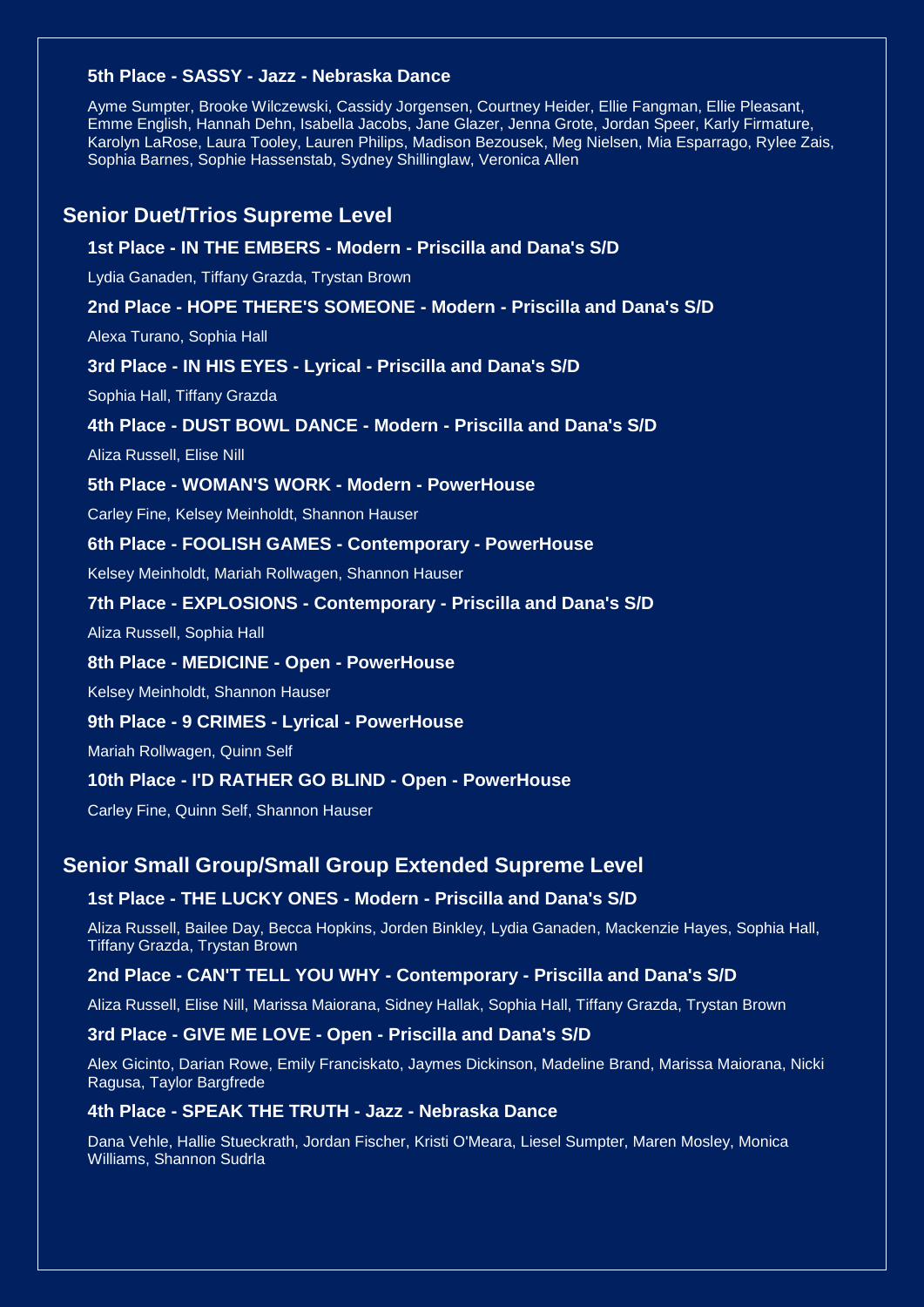#### **5th Place - LIKE THAT - Jazz - Priscilla and Dana's S/D**

Aliza Russell, Bailee Day, Becca Hopkins, Jorden Binkley, Lydia Ganaden, Mackenzie Hayes, Sophia Hall, Tiffany Grazda, Trystan Brown

#### **6th Place - I WANT YOU TO NEED ME - Lyrical - Priscilla and Dana's S/D**

Aliza Russell, Bailee Day, Becca Hopkins, Jorden Binkley, Lydia Ganaden, Mackenzie Hayes, Sophia Hall, Tiffany Grazda

#### **7th Place - WORK - Jazz - Nebraska Dance**

Cassidy Adolf, Darby Epperson, Jordan Fischer, Kelcey Wetterberg, Kristi O'Meara, Lauren Koperski, Lauren Lund, Megan Cassling, Olivia Person

#### **8th Place - FOR ALL WE KNOW - Lyrical - Priscilla and Dana's S/D**

Alex Gicinto, Darian Rowe, Emily Franciskato, Jaymes Dickinson, Sidney Hallak

#### **9th Place - LET IT WHIP - Tap - Priscilla and Dana's S/D**

Bailee Day, Bentlei Benak, Darian Rowe, Emily Franciskato, Hannah Doherty, Hope Vickery, Karaleisa Rice, Sophia Hall, Tiffany Grazda

#### **10th Place - I CAN'T MAKE YOU LOVE ME - Lyrical - PowerHouse**

Abbie Hughes, Callie Lane, Kelsey Meinholdt, Kelsey Mills, Layne Steffen, Lexi Wegner, Mariah Rollwagen, Quinn Self, Shannon Hauser

## **Supreme Level Special Awards**

## **Choreography Award (Senior)**

**Modern Small Group - THE LUCKY ONES - Priscilla and Dana's S/D - Andi Abernathy & Stephanie Ruch**

## **Tribute To Dance (Senior) (Highest scoring Supreme Group)**

**THE LUCKY ONES - Priscilla and Dana's S/D**

#### **Senior Large Group/Large Group Extended Supreme Level**

#### **1st Place - TURNING PAGE - Modern - Priscilla and Dana's S/D**

Alex Gicinto, Aliza Russell, Bailee Day, Becca Hopkins, Bentlei Benak, Ellie MacDonald, Hope Vickery, Jorden Binkley, Lydia Ganaden, Mackenzie Hayes, Sidney Hallak, Sophia Hall, Tiffany Grazda, Trystan **Brown** 

#### **2nd Place - WILKOMMEN - Musical Theater - Priscilla and Dana's S/D**

Alex Gicinto, Aliza Russell, Bailee Day, Becca Hopkins, Bentlei Benak, Darian Rowe, Ellie MacDonald, Hope Vickery, Jorden Binkley, Karaleisa Rice, Lydia Ganaden, Mackenzie Hayes, Maddy Burkett, Madeline Brand, Sidney Hallak, Sophia Hall, Tiffany Grazda, Trystan Brown

#### **3rd Place - I LOVE YOU - Open - Priscilla and Dana's S/D**

Alex Gicinto, Aliza Russell, Bailee Day, Becca Hopkins, Bentlei Benak, Darian Rowe, Ellie MacDonald, Hope Vickery, Jorden Binkley, Karaleisa Rice, Lydia Ganaden, Mackenzie Hayes, Maddy Burkett, Madeline Brand, Sidney Hallak, Sophia Hall, Tiffany Grazda, Trystan Brown

#### **4th Place - I WILL WAIT - Lyrical - Priscilla and Dana's S/D**

Aliza Russell, Bailee Day, Becca Hopkins, Ellie MacDonald, Jorden Binkley, Karaleisa Rice, Lydia Ganaden, Mackenzie Hayes, Maddy Burkett, Madeline Brand, Sidney Hallak, Sophia Hall, Tiffany Grazda, Trystan Brown

#### **5th Place - YOUTH - Contemporary - Nebraska Dance**

Darby Epperson, Emily Stephenson, Kelcey Wetterberg, Kelsey Hassenstab, Lauren Koperski, Lauren Lund, Megan Cassling, Natalie Wolfe, Olivia Person, Paige Mueller